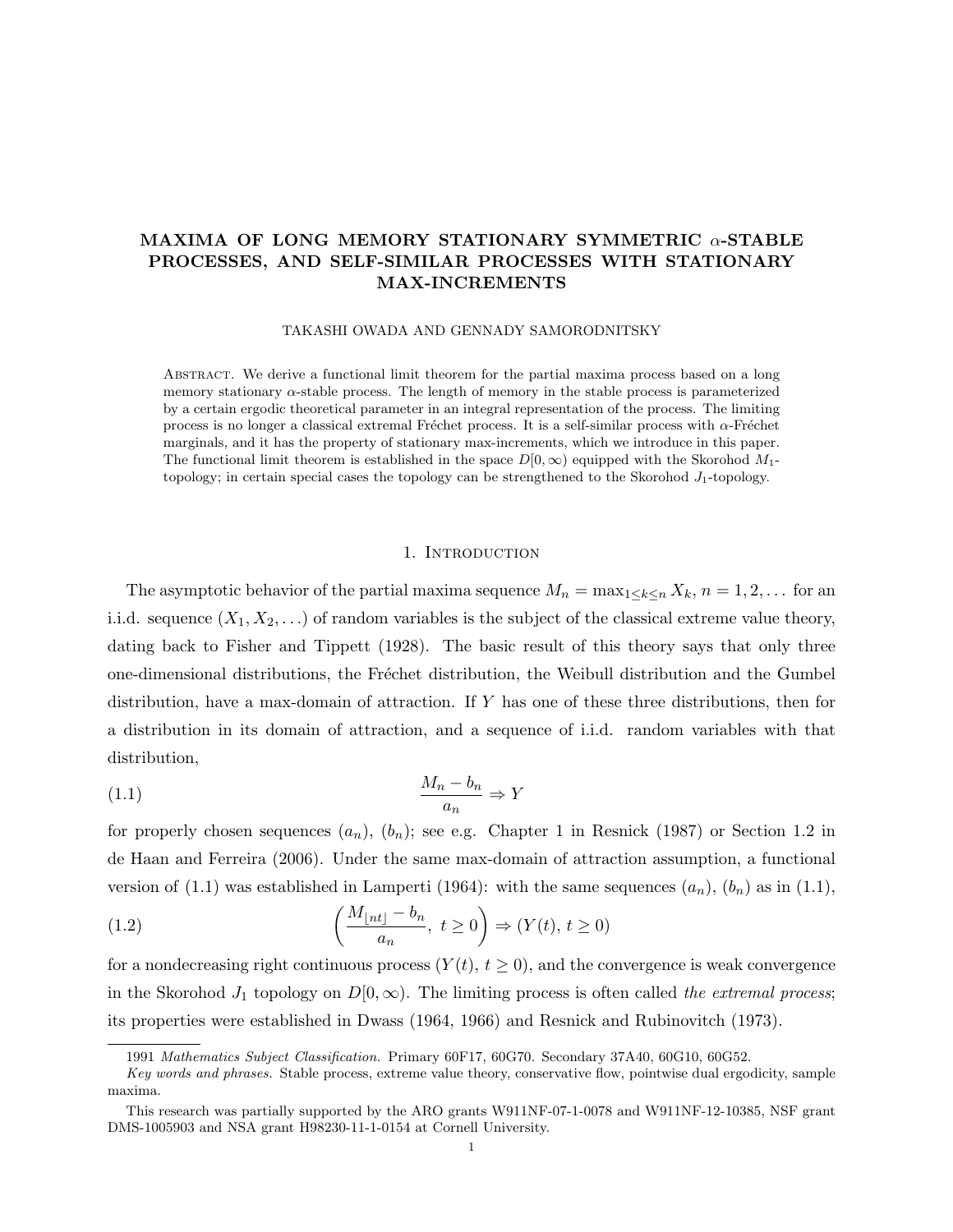Much of the more recent research in extreme value theory concentrated on the case when the underlying sequence  $(X_1, X_2, \ldots)$  is stationary, but may be dependent. In this case the extrema of the sequence may cluster, and it is natural to expect that the limiting results (1.1) and (1.2) will, in general, have to be different. The extremes of moving average processes have received special attention; see e.g. Rootz $\acute{e}$ n (1978), Davis and Resnick (1985) and Fasen (2005). The extremes of the  $GARCH(1,1)$  process were investigated in Mikosch and Stărică (2000). The classical work on this subject of the extremes of dependent sequences is Leadbetter et al. (1983); in some cases this clustering of the extremes can be characterized through the extremal index (introduced, originally, in Leadbetter (1983)). The latter is a number  $0 \le \theta \le 1$ . Suppose that a stationary sequence  $(X_1, X_2, \ldots)$  has this index, and let  $(\tilde{X}_1, \tilde{X}_2, \ldots)$  be an i.i.d. sequence with the same onedimensional marginal distributions as  $(X_1, X_2, \ldots)$ . If (1.1) and (1.2) hold for the i.i.d. sequence, then the corresponding limits will satisfy  $\tilde{Y} \stackrel{d}{=} \tilde{Y}(1)$ , but the limit in (1.1) for the dependent sequence  $(X_1, X_2, \ldots)$  will satisfy  $Y \stackrel{d}{=} \tilde{Y}(\theta)$ . In particular, the limit will be equal to zero if the extremal index is equal to zero. This case can be viewed as that of long range dependence in the extremes, and it has been mostly neglected by the extreme value community. Long range dependence is, however, an important phenomenon in its own right, and in this paper we take a step towards understanding how long range dependence affects extremes.

A random variable X is said to have a regularly varying tail with index  $-\alpha$  for  $\alpha > 0$  if

$$
P(X > x) = x^{-\alpha}L(x), \ x > 0,
$$

where  $L$  is a slowly varying at infinity function, and the distribution of any such random variable is in the max-domain of attraction of the Fréchet distribution with the same parameter  $\alpha$ ; see e.g. Resnick (1987). Recall that the Fréchet law  $F_{\alpha,\sigma}$  on  $(0,\infty)$  with the tail index  $\alpha$  and scale  $\sigma > 0$ satisfies

(1.3) 
$$
F_{\alpha,\sigma}(x) = \exp\{-\sigma^{\alpha}x^{-\alpha}\}, \ x > 0.
$$

Sometimes the term  $\alpha$ -Fréchet is used. In this paper we discuss the case of regularly varying tails and the resulting limits in (1.2). The limits obtained in this paper belong to the family of the so-called Fréchet processes, defined below. We would like to emphasize that, even for stationary sequences with regularly varying tails, non-Fréchet limits may appear in  $(1.2)$ . We are postponing a detailed discussion of this point to a future publication.

A stochastic process  $(Y(t), t \in T)$  (on an arbitrary parameter space T) is called a Fréchet process if for all  $n \ge 1, a_1, \ldots, a_n > 0$  and  $t_1, \ldots, t_n \in T$ , the weighted maximum  $\max_{1 \le j \le n} a_j Y(t_j)$  follows a Fréchet law as in  $(1.3)$ . The best known Fréchet process is the extremal Fréchet process obtained in the scheme (1.2) starting with an i.i.d. sequence with regularly varying tails. The extremal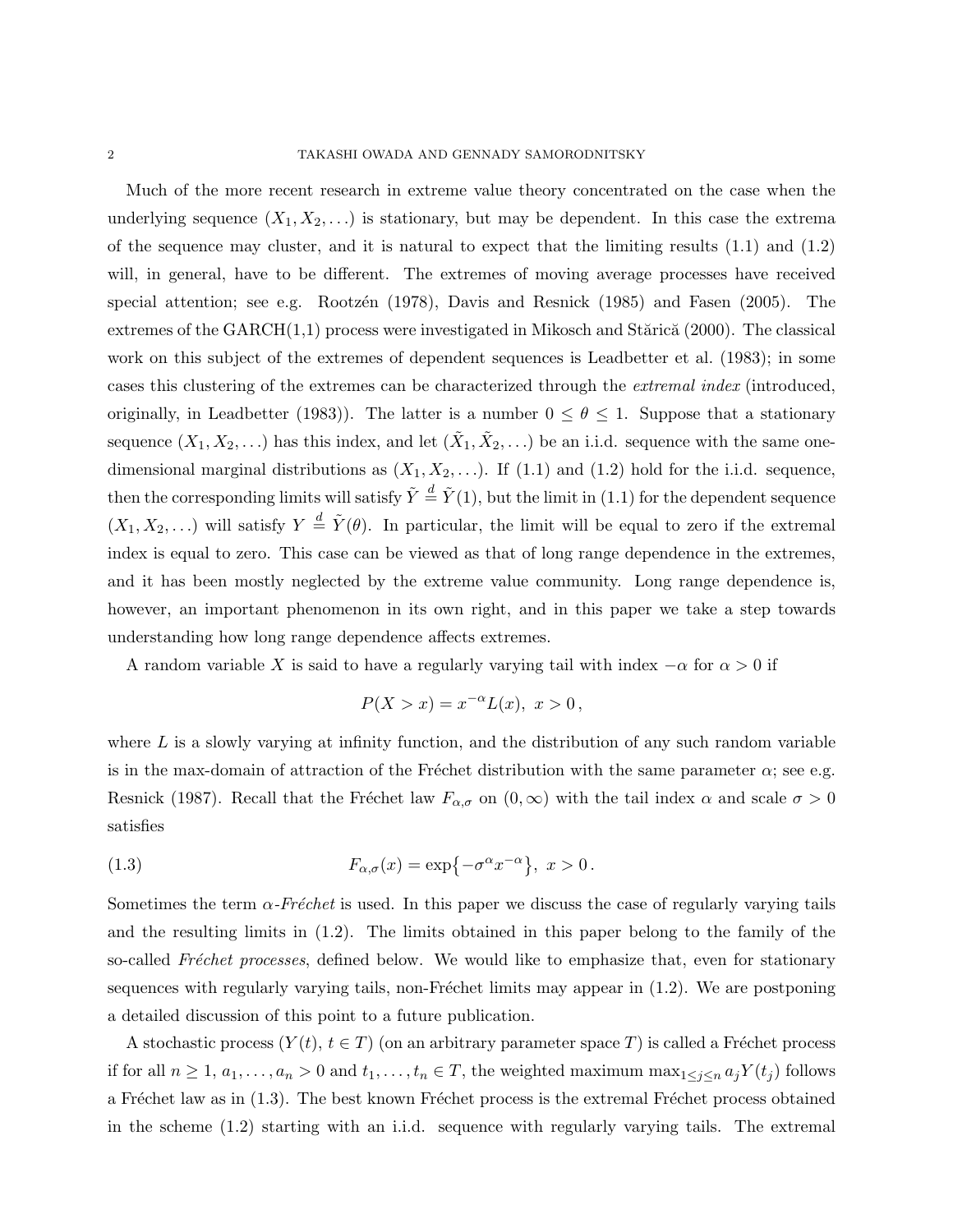Fréchet process  $(Y(t), t \geq 0)$  has finite dimensional distributions defined by

(1.4) 
$$
(Y(t_1), Y(t_2), \dots, Y(t_n)) \stackrel{d}{=} \left(X_{\alpha, t_1^{1/\alpha}}^{(1)}, \max\left(X_{\alpha, t_1^{1/\alpha}}^{(1)}, X_{\alpha, (t_2-t_1)^{1/\alpha}}^{(2)}\right), \dots
$$

$$
\max\left(X_{\alpha, t_1^{1/\alpha}}^{(1)}, X_{\alpha, (t_2-t_1)^{1/\alpha}}^{(2)}, \dots, X_{\alpha, (t_n-t_{n-1})^{1/\alpha}}^{(n)}\right)\right)
$$

for all n and  $0 \leq t_1 < t_2 : \ldots < t_n$ . The different random variables in the right hand side of (1.4) are independent, with  $X_{\alpha,\sigma}^{(k)}$  having the Fréchet law  $F_{\alpha,\sigma}$  in (1.3), for any  $k = 1,\ldots,n$ . This independence makes the extremal Fréchet processes the extremal Fréchet versions of the better known Lévy processes. The structure of general Fréchet processes has been extensively studied in the last several years. These processes were introduced in Stoev and Taqqu (2005), and their representations (as a part of a much more general context) were studied in Kabluchko and Stoev (2012). Stationary Fréchet processes (in particular, their ergodicity and mixing) were discussed in Stoev (2008), Kabluchko et al. (2009) and Wang and Stoev (2010).

In this paper we concentrate on the maxima of stationary  $\alpha$ -stable processes with  $0 < \alpha < 2$ . Recall that a random vector **X** in  $\mathbb{R}^d$  is called  $\alpha$ -stable if for any A and  $B > 0$  we have

$$
A\mathbf{X}^{(1)} + B\mathbf{X}^{(2)} \stackrel{d}{=} (A^{\alpha} + B^{\alpha})^{1/\alpha}\mathbf{X} + \mathbf{y},
$$

where  $\mathbf{X}^{(1)}$  and  $\mathbf{X}^{(2)}$  are i.i.d. copies of  $\mathbf{X}$ , and  $\mathbf{y}$  is a deterministic vector (unless  $\mathbf{X}$  is deterministic, necessarily,  $0 < \alpha \leq 2$ ). A stochastic process  $(X(t), t \in T)$  is called  $\alpha$ -stable if all of its finitedimensional distributions are  $\alpha$ -stable. We refer the reader to Samorodnitsky and Taqqu (1994) for information on  $\alpha$ -stable processes. When  $\alpha = 2$ , an  $\alpha$ -stable process is Gaussian, while in the case  $0 < \alpha < 2$ , both the left and the right tails of a (nondegenerate)  $\alpha$ -stable random variable X are (generally) regularly varying with exponent  $\alpha$ . That is,

$$
P(X > x) \sim c_+ x^{-\alpha}
$$
,  $P(X < -x) \sim c_- x^{-\alpha}$  as  $x \to \infty$ 

for some  $c_+$ ,  $c_-\geq 0$ ,  $c_+ + c_- > 0$ . That is, if  $(X_1, X_2, ...)$  is an i.i.d. sequence of  $\alpha$ -stable random variables, then the i.i.d. sequence  $(|X_1|, |X_2|, ...)$  satisfies  $(1.1)$  and  $(1.2)$  with  $a_n = n^{1/\alpha}$  (and  $b_n = 0$ ,  $n \ge 1$ . Of course, we are not planning to study the extrema of an i.i.d.  $\alpha$ -stable sequence. Instead, we will study the maxima of (the absolute values of) a stationary  $\alpha$ -stable process. The reason we have chosen to work with stationary  $\alpha$ -stable processes is that their structure is very rich, and is also relatively well understood. This will allow us to study the effect of that structure on the limit theorems (1.1) and (1.2). We are specifically interested in the long range dependent case, corresponding to the zero value of the extremal index.

The structure of stationary symmetric  $\alpha$ -stable (S $\alpha$ S) processes has been clarified in the last several years in the works of Jan Rosiński; see e.g. Rosiński (1995, 2006). The integral representation of such a process can be chosen to have a very special form. The class of stationary  $S\alpha S$  processes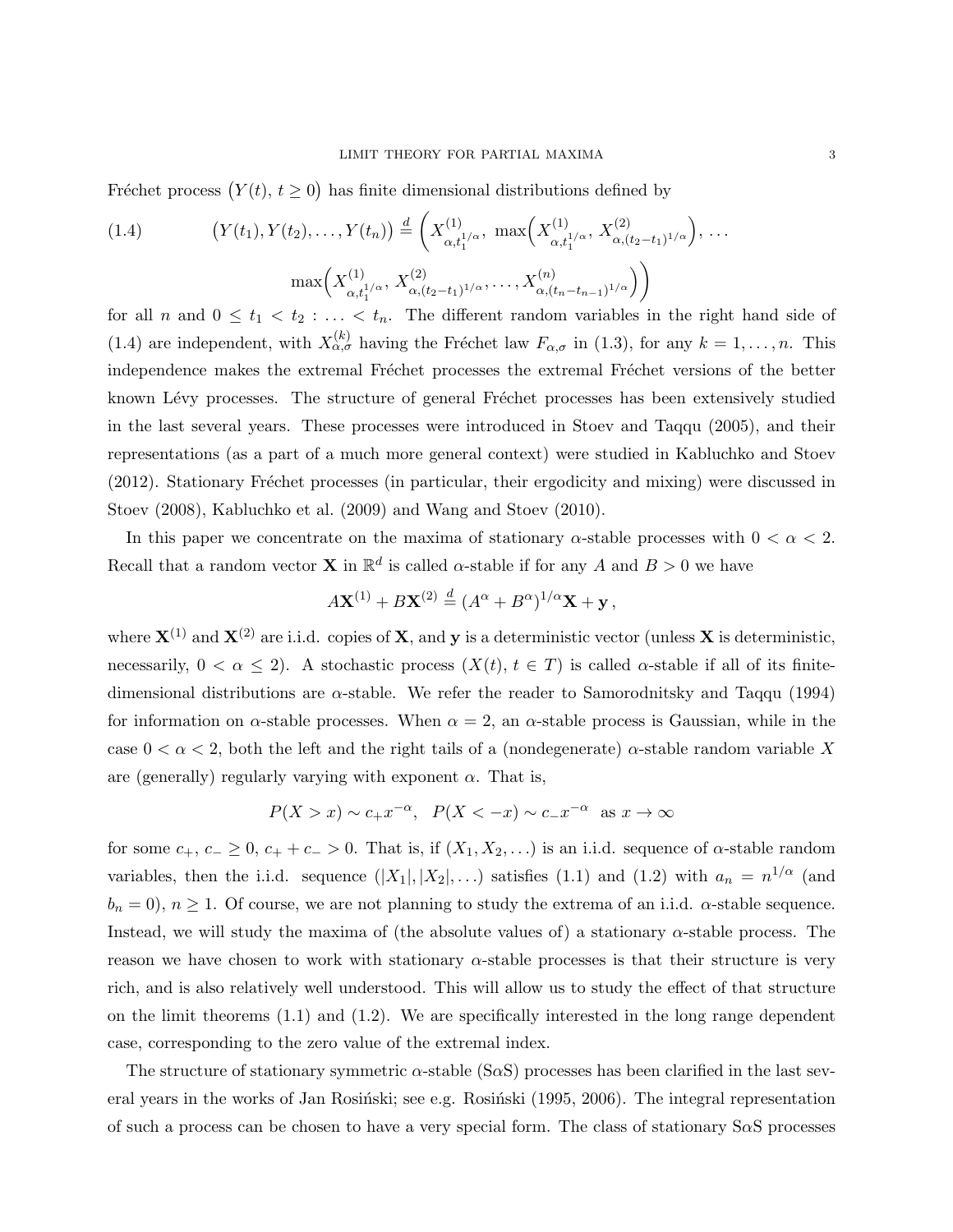we will investigate requires a representation slightly more restrictive than the one generally allowed. Specifically, we will consider processes of the form

(1.5) 
$$
X_n = \int_E f \circ T^n(x) dM(x), \quad n = 1, 2, \dots,
$$

where M is a S $\alpha$ S random measure on a measurable space  $(E, \mathcal{E})$  with a  $\sigma$ -finite infinite control measure  $\mu$ . The map  $T : E \to E$  is a measurable map that preserves the measure  $\mu$ . Further,  $f \in$  $L^{\alpha}(\mu)$ . See Samorodnitsky and Taqqu (1994) for details on  $\alpha$ -stable random measures and integrals with respect to these measures. It is elementary to check that a process with a representation (1.5) is, automatically, stationary. Recall that any stationary  $S \alpha S$  process has a representation of the form:

(1.6) 
$$
X_n = \int_E f_n(x) dM(x), \quad n = 1, 2, \dots,
$$

with

(1.7) 
$$
f_n(x) = a_n(x) \left( \frac{d\mu \circ T^n}{d\mu}(x) \right)^{1/\alpha} f \circ T^n(x), \quad x \in E
$$

for  $n = 1, 2, \ldots$ , where  $T : E \to E$  is a one-to-one map with both T and  $T^{-1}$  measurable, mapping the control measure  $\mu$  into an equivalent measure, and

$$
a_n(x) = \prod_{j=0}^{n-1} u \circ T^j(x), \quad x \in E
$$

for  $n = 1, 2, \ldots$ , with  $u : E \to \{-1, 1\}$  a measurable function. Here M is SoS (and  $f \in L^{\alpha}(\mu)$ ). See Rosinski (1995). The main restriction of  $(1.5)$  is, therefore, to a measure preserving map T.

It has been observed that the ergodic-theoretical properties of the map T, either in (1.5) or in (1.7), have a major impact on the memory of a stationary α-stable process. See e.g. Surgailis et al. (1993), Samorodnitsky (2004, 2005), Roy (2008), Resnick and Samorodnitsky (2004), Owada and Samorodnitsky (2012), Owada (2013). The most relevant for this work is the result of Samorodnitsky  $(2004)$ , who proved that, if the map T in  $(1.5)$  or in  $(1.7)$  is conservative, then using the normalization  $a_n = n^{1/\alpha}$  ( $b_n = 0$ ) in (1.1), as indicated by the marginal tails, produces the zero limit, so the partial maxima grow, in this case, strictly slower than at the rate of  $n^{1/\alpha}$ . On the other hand, if the map T is not conservative, then the normalization  $a_n = n^{1/\alpha}$  in (1.1) is the correct one, and it leads to a Fréchet limit (we will survey the ergodic-theoretical notions in the next section). Therefore, the extrema of SαS processes corresponding to conservative flows cluster so much that the sequence of the partial maxima grows at a slower rate than that indicated by the marginal tails. This case can be thought of as indicating long range dependence. It is, clearly, inconsistent with a positive extremal index.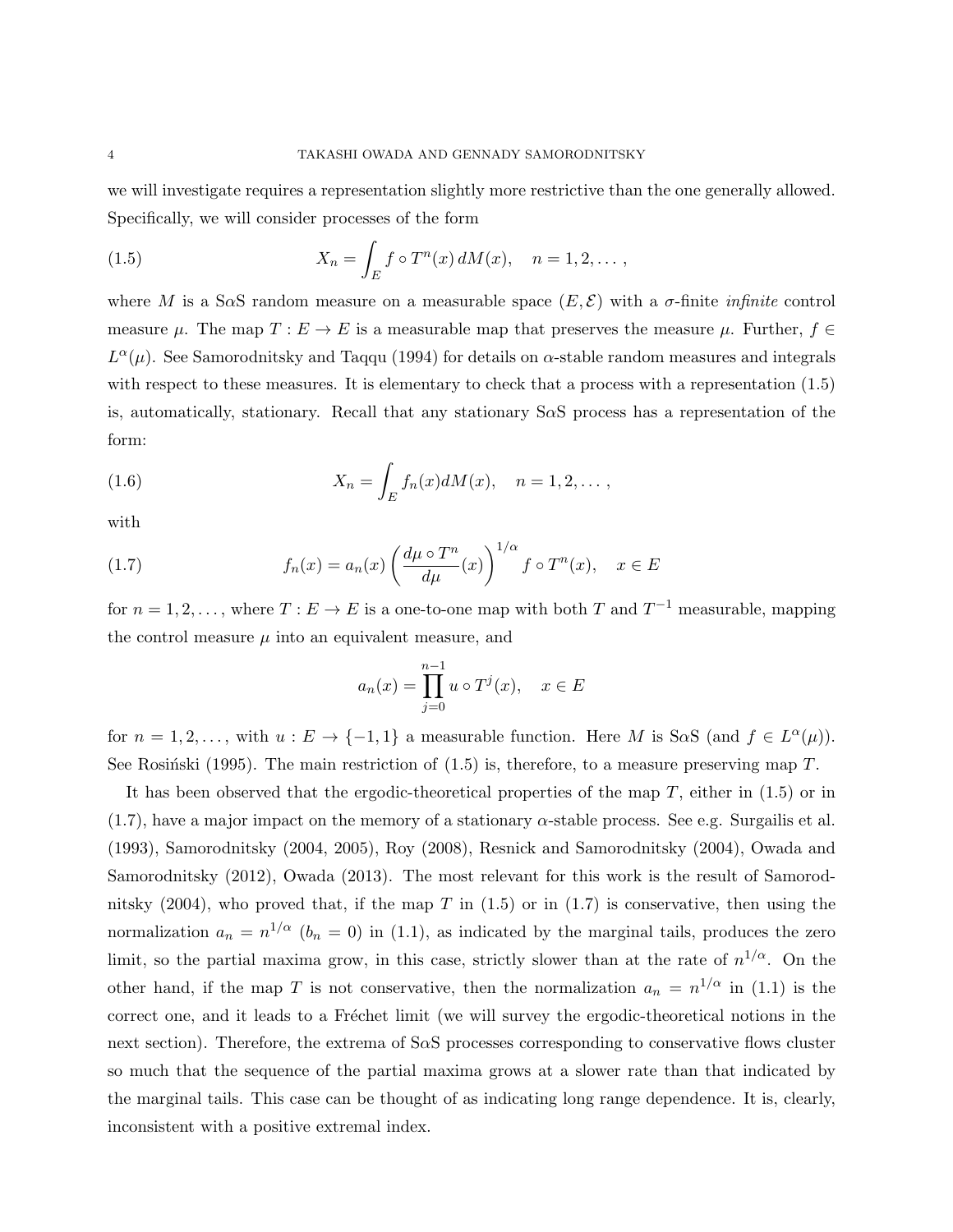The Fréchet limit obtained in  $(1.1)$  by Samorodnitsky (2004) remains valid when the map T is conservative (but with the normalization of a smaller order than  $n^{1/\alpha}$ ), as long as the map T satisfies a certain additional assumption. If one views the stationary  $\alpha$ -stable process as a natural function of the Poisson points forming the random measure  $M$  in  $(1.6)$  then, informally, this assumption guarantees that only the largest Poisson point contributes, distributionally, to the asymptotic behavior of the partial maxima of the process. In this paper we restrict ourselves to this situation as well. However, we will look at the limits obtained in the much more informative functional scheme  $(1.2)$ . In this paper the assumption on the map T will be expressed in terms of the rate of growth of the so-called return sequence, which we define in the sequel. We would like to emphasize that, when this return sequence grows at a rate slower than the one assumed in this paper, new phenomena seem to arise. Multiple Poisson points may contribute to the asymptotic distribution of the partial maxima, and non-Fréchet limit may appear in  $(1.2)$ . We leave a detailed study of this to a subsequent work.

In the next section we provide the elements of the infinite ergodic theory needed for the rest of the paper. In Section 3 we introduce a new notion, that of a process with stationary max-increments. It turns out that the possible limits in the functional maxima scheme (1.2) (with  $b_n = 0$ ) are selfsimilar with stationary max-increments. We discuss the general properties of such processes and then specialize to the concrete limiting process we obtain in the main result of the paper, stated and proved in Section 4.

#### 2. Ergodic Theoretical Notions

In this section we present some basic notation and notions of, mostly infinite, ergodic theory used in the sequel. The main references are Krengel (1985), Aaronson (1997), and Zweimüller (2009).

Let  $(E, \mathcal{E}, \mu)$  be a  $\sigma$ -finite, infinite measure space. We will say that  $A = B \text{ mod } \mu$  if  $A, B \in \mathcal{E}$ and  $\mu(A \triangle B) = 0$ . For  $f \in L^1(\mu)$  we will often write  $\mu(f)$  for the integral  $\int f d\mu$ .

Let  $T: E \to E$  be a measurable map preserving the measure  $\mu$ . The sequence  $(T^n)$  of iterates of T is called a *flow*, and the ergodic-theoretical properties of the map and the flow are identified. A map T is called *ergodic* if any T-invariant set A (i.e., a set such that  $T^{-1}A = A \mod \mu$ ) satisfies  $\mu(A) = 0$  or  $\mu(A^c) = 0$ . A map T is said to be *conservative* if

$$
\sum_{n=1}^{\infty} \mathbf{1}_A \circ T^n = \infty \text{ a.e. on } A
$$

for any  $A \in \mathcal{E}$ ,  $0 < \mu(A) < \infty$ ; if T is also ergodic, then the restriction "on A" is not needed.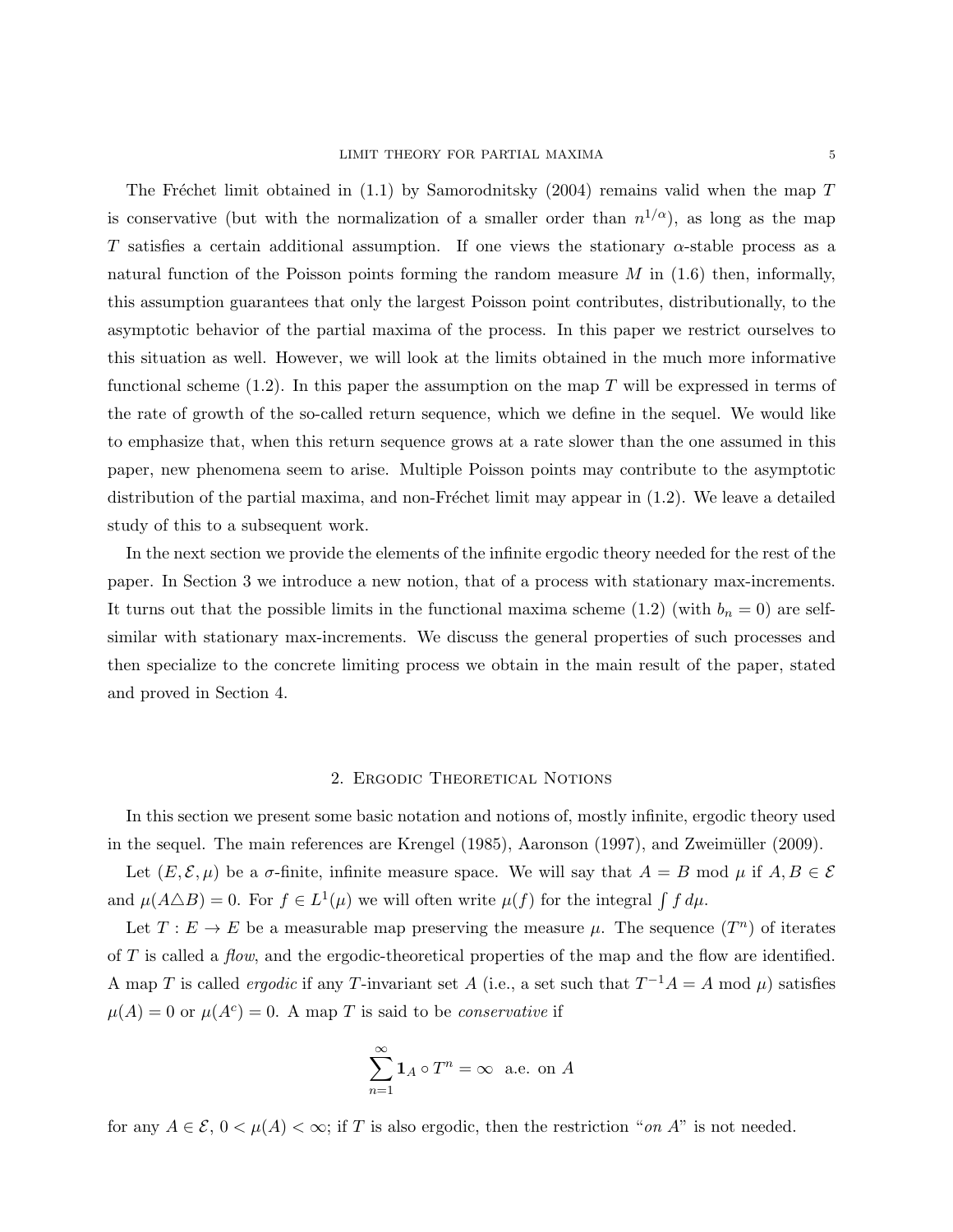The *conservative part* of a measure-preserving  $T$  is the largest  $T$ -invariant subset  $C$  of  $E$  such that the restriction of T to C is conservative. The set  $D = E \setminus C$  is the dissipative part of T (and the decomposition  $E = C \cup D$  is called the Hopf decomposition of T).

The dual operator  $\widehat{T} : L^1(\mu) \to L^1(\mu)$  is defined by

(2.1) 
$$
\widehat{T}f = \frac{d(\nu_f \circ T^{-1})}{d\mu}, \ f \in L^1(\mu),
$$

where  $\nu_f$  is the signed measure  $\nu_f(A) = \int_A f d\mu$ ,  $A \in \mathcal{E}$ . The dual operator satisfies the duality relation

(2.2) 
$$
\int_{E} \widehat{T} f \cdot g d\mu = \int_{E} f \cdot g \circ T d\mu
$$

for  $f \in L^1(\mu)$ ,  $g \in L^{\infty}(\mu)$ . Note that (2.1) makes sense for any nonnegative measurable function f on E, and the resulting  $\widehat{T}f$  is again a nonnegative measurable function. Furthermore, (2.2) holds for arbitrary nonnegative measurable functions f and g.

A conservative, ergodic and measure preserving map T is said to be pointwise dual ergodic, if there exists a normalizing sequence  $a_n \nearrow \infty$  such that

(2.3) 
$$
\frac{1}{a_n} \sum_{k=1}^n \widehat{T}^k f \to \mu(f) \quad \text{a.e. for every } f \in L^1(\mu).
$$

The property of pointwise dual ergodicity rules out invertibility of the map T.

Sometimes we require that for some functions the above convergence takes place uniformly on a certain set. A set  $A \in \mathcal{E}$  with  $0 \lt \mu(A) \lt \infty$  is said to be a uniform set for a conservative, ergodic and measure preserving map T, if there exist a normalizing sequence  $a_n \nearrow \infty$  and a nontrivial nonnegative measurable function  $f \in L^1(\mu)$  (nontriviality means that f is different from zero on a set of positive measure) such that

(2.4) 
$$
\frac{1}{a_n} \sum_{k=1}^n \widehat{T}^k f \to \mu(f) \text{ uniformly, a.e. on } A.
$$

If (2.4) holds for  $f = \mathbf{1}_A$ , the set A is called a *Darling-Kac set*. A conservative, ergodic and measure preserving map  $T$  is pointwise dual ergodic if and only if  $T$  admits a uniform set; see Proposition 3.7.5 in Aaronson (1997). In particular, it is legitimate to use the same normalizing sequence  $(a_n)$ both in (2.3) and (2.4).

Let  $A \in \mathcal{E}$  with  $0 < \mu(A) < \infty$ . The frequency of visits to the set A along the trajectory  $(T^n x)$ ,  $x \in E$ , is naturally related to the *wandering rate* sequence

(2.5) 
$$
w_n = \mu \Big( \bigcup_{k=0}^{n-1} T^{-k} A \Big).
$$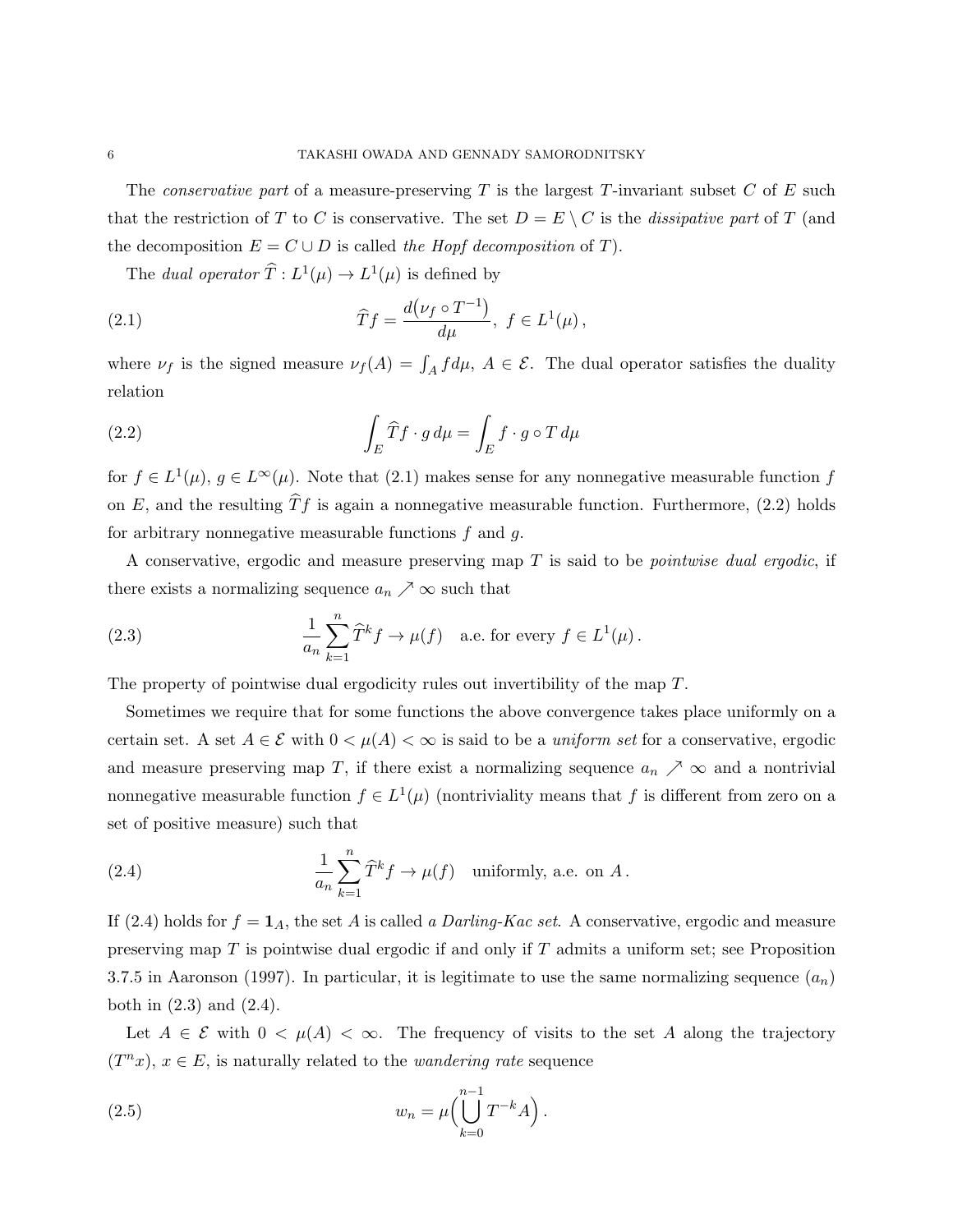If we define the first entrance time to A by

$$
\varphi_A(x) = \min\{n \ge 1 : T^n x \in A\}
$$

(notice that  $\varphi_A < \infty$  a.e. on E since T is conservative and ergodic), then  $w_n \sim \mu(\varphi_A < n)$  as  $n \to \infty$ . Since T is also measure preserving, we have  $\mu(A \cap {\varphi_A > k}) = \mu(A^c \cap {\varphi_A = k})$  for  $k \geq 1$ . Therefore, alternative expressions for the wandering rate sequence are

$$
w_n = \mu(A) + \sum_{k=1}^{n-1} \mu(A^c \cap {\varphi}_A = k) = \sum_{k=0}^{n-1} \mu(A \cap {\varphi}_A > k).
$$

Suppose now that  $T$  is a pointwise dual ergodic map, and let  $A$  be a uniform set for  $T$ . It turns out that, under an assumption of regular variation, there is a precise connection between the wandering rate sequence  $(w_n)$  and the normalizing sequence  $(a_n)$  in (2.3) and (2.4). Specifically, let  $RV_{\gamma}$  represent the class of regularly varying at infinity sequences (or functions, depending on the context) of index  $\gamma$ . If either  $(w_n) \in RV_\beta$  or  $(a_n) \in RV_{1-\beta}$  for some  $\beta \in [0,1]$ , then

(2.6) 
$$
a_n \sim \frac{1}{\Gamma(2-\beta)\Gamma(1+\beta)} \frac{n}{w_n} \text{ as } n \to \infty.
$$

Proposition 3.8.7 in Aaronson (1997) gives one direction of this statement, but the argument is easily reversed.

We finish this section with a statement on distributional convergence of the partial maxima for pointwise dual ergodic flows. It will be used repeatedly in the proof of the main theorem. For a measurable function  $f$  on  $E$  define

$$
M_n(f)(x) = \max_{1 \le k \le n} |f \circ T^k(x)|
$$
,  $x \in E$ ,  $n \ge 1$ .

In the sequel we will use the convention  $\max_{k \in K} b_k = 0$  for a nonnegative sequence  $(b_n)$ , if  $K = \emptyset$ .

**Proposition 2.1.** Let T be a pointwise dual ergodic map on a  $\sigma$ -finite, infinite, measure space  $(E, \mathcal{E}, \mu)$ . We assume that the normalizing sequence  $(a_n)$  is regularly varying with exponent  $1 - \beta$ for some  $0 < \beta \leq 1$ . Let  $A \in \mathcal{E}$ ,  $0 < \mu(A) < \infty$ , be a uniform set for T. Define a probability measure on E by  $\mu_n(\cdot) = \mu(\cdot \cap {\varphi_A \leq n})/\mu({\varphi_A \leq n})$ . Let  $f : E \to \mathbb{R}$  be a measurable bounded function supported by the set A. Let  $||f||_{\infty} = \inf\{M : |f(x)| \leq M \text{ a.e. on } A\}$ . Then

$$
\left(M_{\lfloor nt\rfloor}(f),\ 0\leq t\leq 1\right)\Rightarrow \|f\|_{\infty}\left(\mathbf{1}_{\{V_{\beta}\leq t\}},\ 0\leq t\leq 1\right)\quad\text{in the }M_1\text{ topology on }D[0,1],
$$

where the law of the left hand side is computed with respect to  $\mu_n$ , and  $V_\beta$  is a random variable defined on a probability space  $(\Omega', \mathcal{F}', P')$  with  $P'(V_\beta \leq x) = x^\beta$ ,  $0 < x \leq 1$ .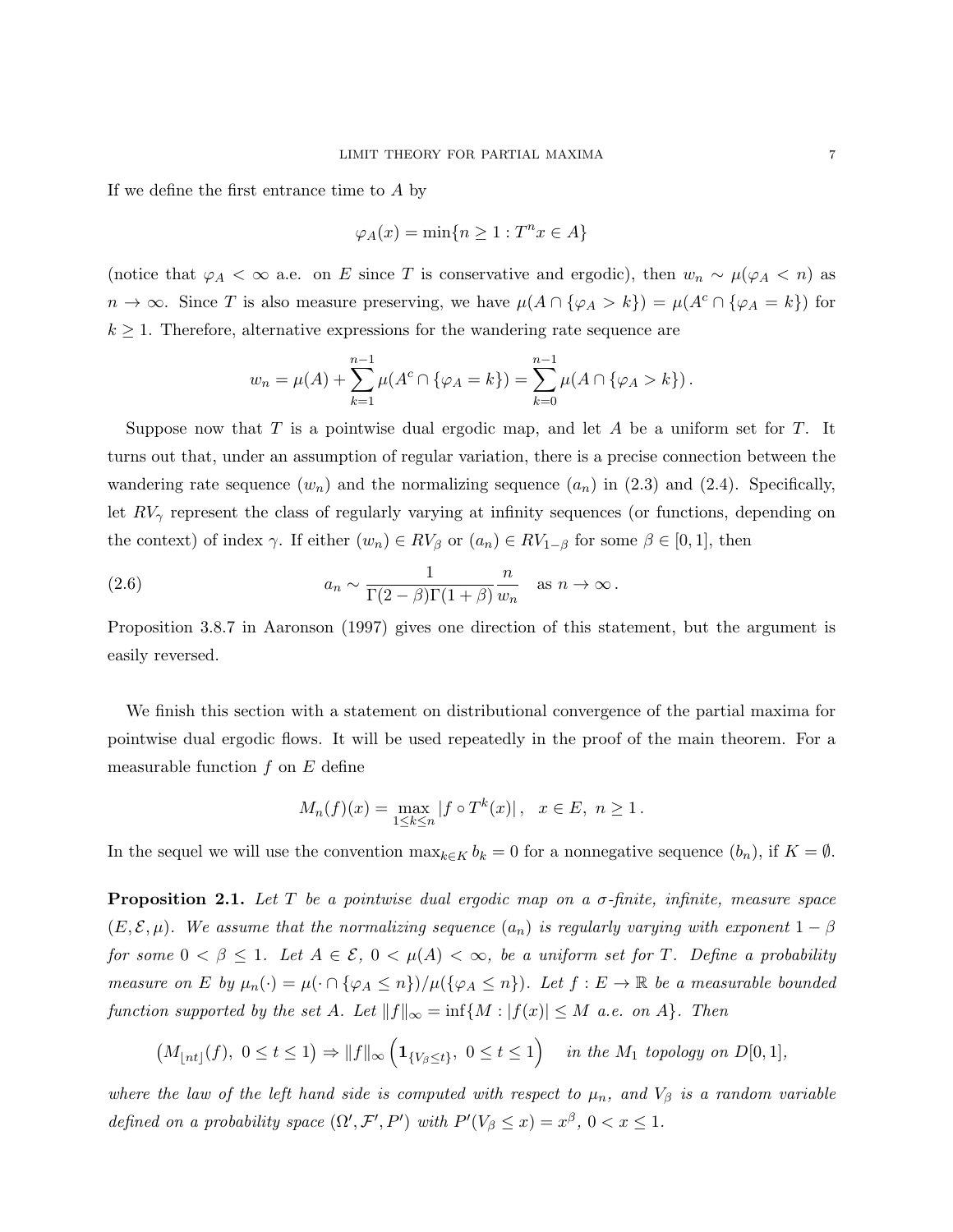*Proof.* For  $0 < \varepsilon < 1$  let  $A_{\varepsilon} = \{x \in A : |f(x)| \geq (1 - \varepsilon) ||f||_{\infty}\}$ . Note that each  $A_{\varepsilon}$  is uniform since A is uniform. Clearly,

$$
(1-\varepsilon)\|f\|_{\infty} \mathbf{1}_{\{\varphi_{A_{\varepsilon}}(x)\leq nt\}} \leq M_{\lfloor nt\rfloor}(f)(x) \leq \|f\|_{\infty} \mathbf{1}_{\{\varphi_A(x)\leq nt\}} \quad \text{if } \text{ a.e.}
$$

for all  $n \geq 1$  and  $0 \leq t \leq 1$ . Since for monotone functions weak convergence in the  $M_1$  topology is implied by convergence in finite dimensional distributions, we can use Theorem 3.2 in Billingsley (1999) in a finite-dimensional situation. The statement of the proposition will follow once we show that, for a uniform set B (which could be either A or  $A_{\varepsilon}$ ) the law of  $\varphi_B/n$  under  $\mu_n$  converges to the law of  $V_{\beta}$ . Let  $(w_n^{(B)})$  be the corresponding wandering rate sequence. Since (2.6) holds for  $(w_n^{(B)})$  with the same normalizing constants  $a_n$ ,

$$
\mu_n\left(\frac{\varphi_B}{n} \le x\right) = \frac{\mu(\varphi_B \le \lfloor nx \rfloor)}{\mu(\varphi_A \le n)} \sim \frac{w^{(B)}_{\lfloor nx \rfloor}}{w_n} \to x^\beta
$$

for all  $0 < x \leq 1$ , because the wandering rate sequence is regularly varying with index  $\beta$  by  $(2.6)$ .

### 3. Self-similar processes with stationary max-increments

The limiting process obtained in the next section shares with any possible limits in the functional maxima scheme (1.2) (with  $b_n = 0$ ) two very specific properties, one of which is classical, and the other is less so. Recall that a stochastic process  $(Y(t), t \ge 0)$  is called self-similar with exponent H of self-similarity if for any  $c > 0$ 

$$
(Y(ct), t \ge 0) \stackrel{d}{=} (c^H Y(t), t \ge 0)
$$

in the sense of equality of all finite-dimensional distributions. The best known classes of self-similar processes arise in various versions of a functional central limit theorem for stationary processes, and they have an additional property of stationary increments. Recall that a stochastic process  $(Y(t), t \geq 0)$  is said to have stationary increments if for any  $r \geq 0$ 

(3.1) 
$$
(Y(t+r) - Y(r), t \ge 0) \stackrel{d}{=} (Y(t) - Y(0), t \ge 0);
$$

see e.g. Embrechts and Maejima (2002) and Samorodnitsky (2006). In the context of the functional limit theorem for the maxima (1.2), a different property appears.

**Definition 3.1.** A stochastic process  $(Y(t), t \geq 0)$  is said to have stationary max-increments if for every  $r \geq 0$ , there exists, perhaps on an enlarged probability space, a stochastic process  $(Y^{(r)}(t), t \geq 0)$  such that

(3.2) 
$$
(Y^{(r)}(t), t \ge 0) \stackrel{d}{=} (Y(t), t \ge 0),
$$

$$
(Y(t+r), t \ge 0) \stackrel{d}{=} (Y(r) \vee Y^{(r)}(t), t \ge 0).
$$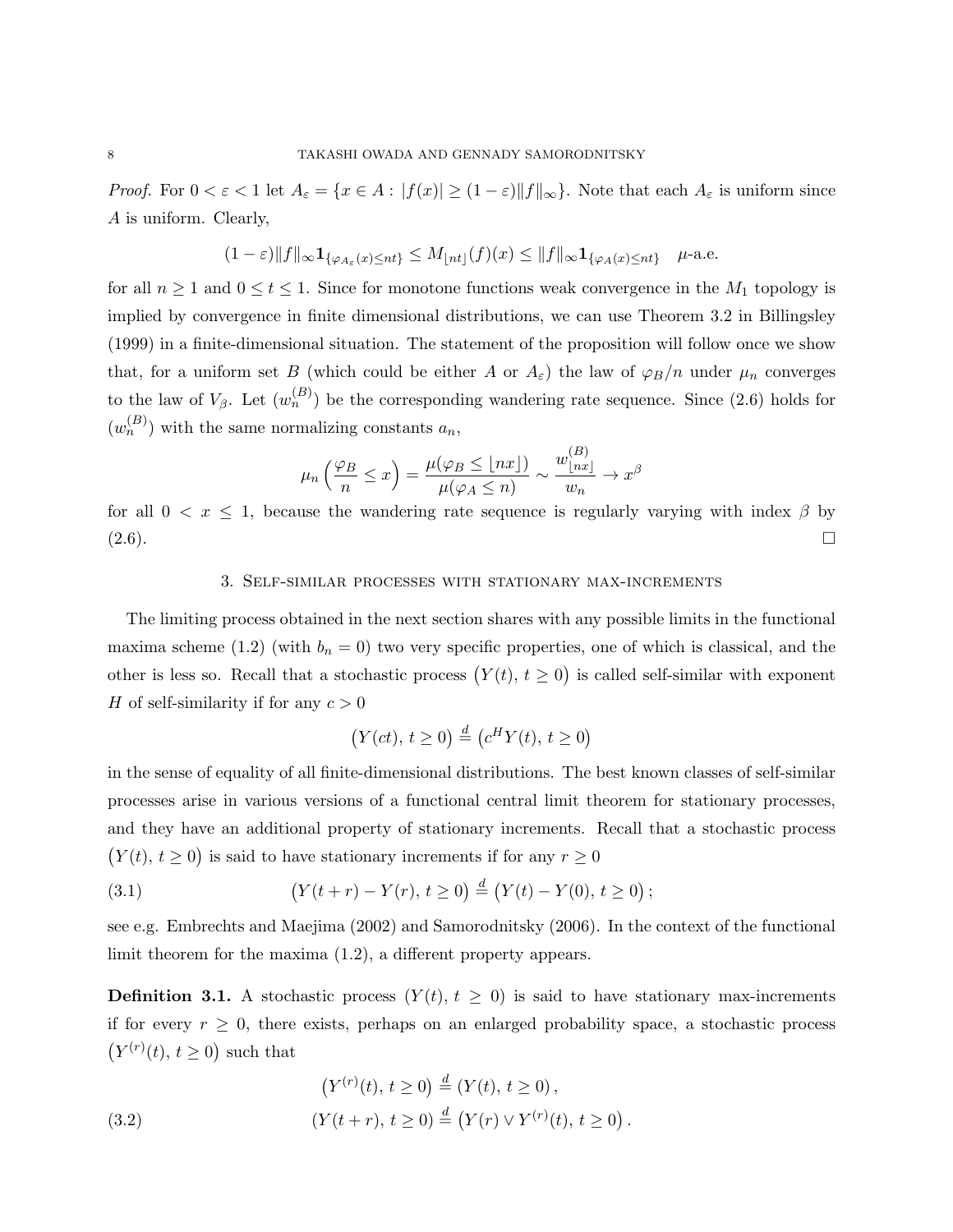Notice the analogy between the definition  $(3.1)$  of stationary increments (when  $Y(0) = 0$ ) and Definition 3.1. Since the operations of taking the maximum is not invertible (unlike summation), the latter definition, by necessity, is stated in terms of existence of the max-increment process  $(Y^{(r)}(t), t \geq 0).$ 

**Theorem 3.2.** Let  $(X_1, X_2, ...)$  be a stationary sequence. Assume that for some sequence  $a_n \to \infty$ , and a stochastic process  $(Y(t), t \ge 0)$  such that, for every  $t > 0$ ,  $Y(t)$  is not a constant,

$$
\left(\frac{1}{a_n}M_{\lfloor nt \rfloor},\ t\geq 0\right)\Rightarrow (Y(t),\,t\geq 0)
$$

in terms of convergence of finite-dimensional distributions. Then  $(Y(t), t \ge 0)$  is self-similar with exponent  $H > 0$  of self-similarity, and has stationary max-increments. Furthermore, the sequence  $(a_n)$  is regularly varying with index H.

*Proof.* The facts that the limiting process  $(Y(t), t \ge 0)$  is self-similar with exponent  $H > 0$  of selfsimilarity, and that the sequence  $(a_n)$  is regularly varying with index H, follow from the Lamperti theorem; see Lamperti (1962), or Theorem 2.1.1 in Embrechts and Maejima (2002). Note that the distinction between convergence along a discrete sequence  $n \to \infty$ , or along a continuous sequence  $\lambda \to \infty$ , disappears for maxima of stationary processes.

We check now the stationarity of the max-increments of the limiting process. Let  $r > 0$ , and  $t_i > 0, i = 1, \ldots, k$ , some  $k \geq 1$ . Write

(3.3) 
$$
\frac{1}{a_n} M_{\lfloor n(t_i+r)\rfloor} = \frac{1}{a_n} M_{\lfloor nr\rfloor} \bigvee \frac{1}{a_n} \max_{nr < j \le n(t_i+r)} X_j, \ i = 1, ..., k.
$$

By the assumption of the theorem and stationarity of the process  $(X_1, X_2, \ldots)$ ,

$$
\frac{1}{a_n}M_{\lfloor nr\rfloor} \Rightarrow Y(r), \quad \left(\frac{1}{a_n} \max_{nr < j \le n(t_i+r)} X_j, \ i = 1, \dots, k\right) \Rightarrow \left(Y(t_1), \dots, Y(t_k)\right)
$$

as  $n \to \infty$ . Using the standard tightness argument, we conclude that for every sequence  $n_m \to \infty$ there is a subsequence  $n_{m(l)} \rightarrow \infty$  such that

$$
\left(\frac{1}{a_{n_{m(l)}}}M_{\lfloor n_{m(l)}r\rfloor},\ \left(\frac{1}{a_{n_{m(l)}}}\max_{n_{m(l)}r < j \le n_{m(l)}(t_i+r)} X_j,\ i = 1,\ldots,k\right)\right) \Rightarrow \left(Y(r),\ \left(Y^{(r)}(t_1),\ldots,Y^{(r)}(t_k)\right)\right)
$$

as  $l \to \infty$ , where  $(Y^{(r)}(t_1),..., Y^{(r)}(t_k)) \stackrel{d}{=} (Y(t_1),..., Y(t_k)).$ 

Let now  $\tau_i$ ,  $i = 1, 2, \ldots$  be an enumeration of the rational numbers in  $[0, \infty)$ . A diagonalization argument shows that there is a sequence  $n_m \to \infty$  and a stochastic process  $(Y^{(r)}(\tau_i), i = 1, 2, ...)$ with  $(Y^{(r)}(\tau_i), i = 1, 2, ...) \stackrel{d}{=} (Y(\tau_i), i = 1, 2, ...)$  such that

$$
(3.4) \left(\frac{1}{a_{n_m}}M_{\lfloor n_m r \rfloor}, \left(\frac{1}{a_{n_m}} \max_{n_m r < j \le n_m(\tau_i + r)} X_j, \ i = 1, 2, \ldots\right)\right) \Rightarrow \left(Y(r), \left(Y^{(r)}(\tau_i), \ i = 1, 2, \ldots\right)\right)
$$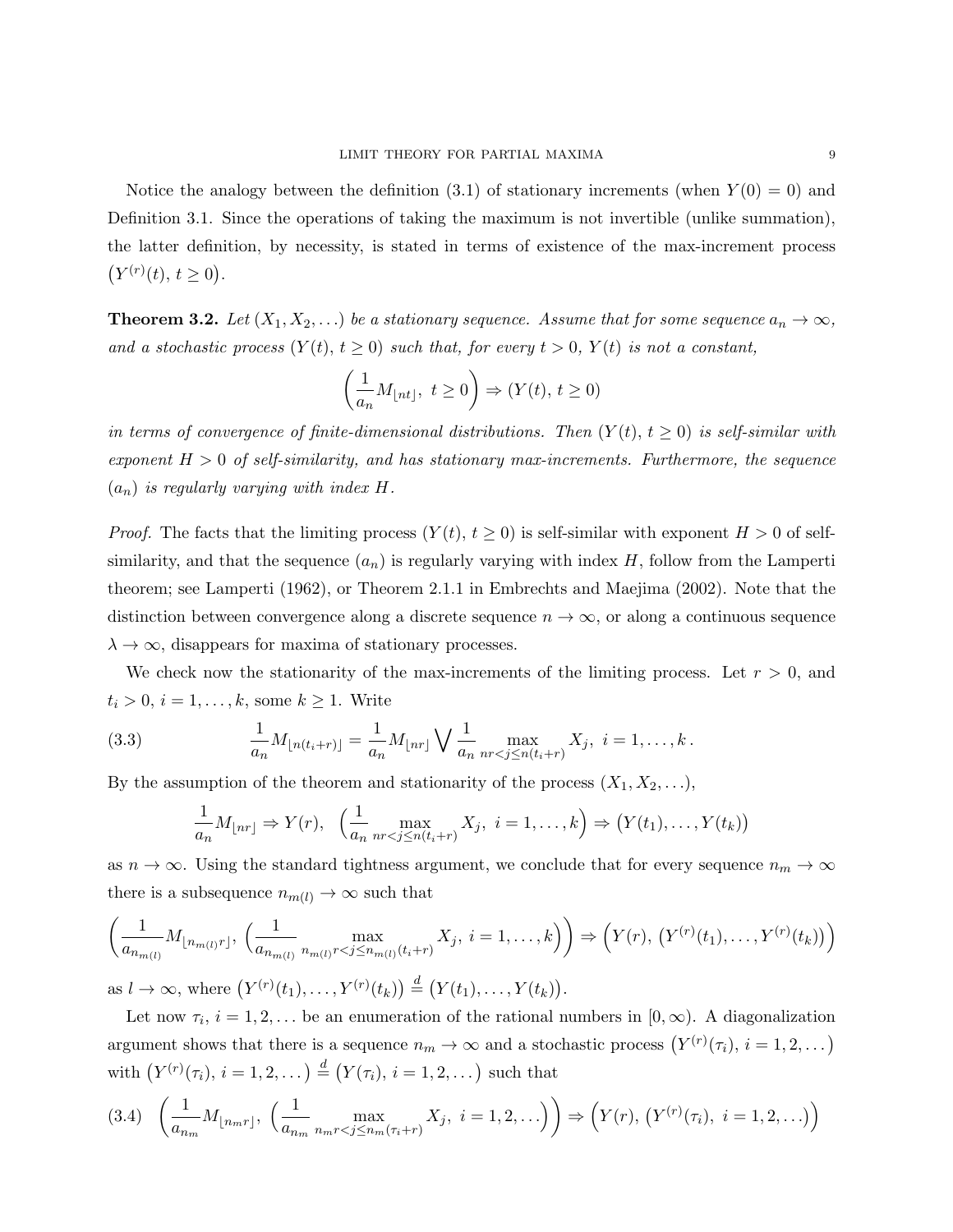in finite-dimensional distributions, as  $m \to \infty$ . We extend the process  $Y^{(r)}$  to the entire positive half-line by setting

$$
Y^{(r)}(t) = \frac{1}{2} \Big( \lim_{\tau \uparrow t, \text{ rational}} Y^{(r)}(\tau) + \lim_{\tau \downarrow t, \text{ rational}} Y^{(r)}(\tau) \Big), \quad t \ge 0.
$$

Then (3.4) and monotonicity imply that as  $m \to \infty$ ,

$$
(3.5) \qquad \left(\frac{1}{a_{n_m}}M_{\lfloor n_m r \rfloor}, \ \left(\frac{1}{a_{n_m}}\max_{n_m r < j \le n_m(t+r)} X_j, \ t \ge 0\right)\right) \Rightarrow \left(Y(r), \ \left(Y^{(r)}(t), \ t \ge 0\right)\right)
$$

in finite-dimensional distributions. Now the stationarity of max-increments follows from (3.3), (3.5) and continuous mapping theorem.

Remark 3.3. Self-similar processes with stationary max-increments arising in a functional maxima scheme (1.2) are close in spirit to the stationary self-similar extremal processes of O'Brien et al. (1990), while extremal processes themselves are defined as random sup measures. A random sup measure is, as its name implies, indexed by sets. They also arise in a limiting maxima scheme similar to (1.2), but with a stronger notion of convergence. Every stationary self-similar extremal processes trivially produces a self-similar process with stationary max-increments via restriction to sets of the type  $[0, t]$  for  $t \geq 0$ , but the connection between the two objects remains unclear. Our limiting process in Theorem 4.1 below can be extended to a stationary self-similar extremal processes, but the extension is highly nontrivial, and will not be pursued here.

It is not our goal in this paper to study in details the properties of self-similar processes with stationary max-increments, so we restrict ourselves to the following basic result,

**Proposition 3.4.** Let  $(Y(t), t \ge 0)$  be a nonnegative self-similar process with stationary maxincrements, and exponent H of self-similarity. Suppose  $(Y(t), t \ge 0)$  is not identically zero. Then  $H \geq 0$ , and the following statements hold.

- (a) If  $H = 0$ , then  $Y(t) = Y(1)$  a.s. for every  $t > 0$ .
- (b) If  $0 \lt EY(1)^p \lt \infty$  for some  $p > 0$ , then  $H \leq 1/p$ .
- (c) If  $H > 0$ ,  $(Y(t), t \ge 0)$  is continuous in probability.

*Proof.* By the stationarity of max-increments,  $Y(t)$  is stochastically increasing with t. This implies that  $H \geq 0$ .

If  $H = 0$ , then  $Y(n) \stackrel{d}{=} Y(1)$  for each  $n = 1, 2, \ldots$  We use (3.2) with  $r = 1$ . Using  $t = 1$  we see that, in the right hand side of (3.2),  $Y(1) = Y^{(1)}(1)$  a.s. Since  $Y^{(1)}(n) \ge Y^{(1)}(1)$  a.s., we conclude, using  $t = n$  in the right hand side of (3.2), that  $Y(1) = Y^{(1)}(n)$  a.s for each  $n = 1, 2, \ldots$  By monotonicity, we conclude that the process  $(Y^{(1)}(t), t \ge 0)$ , hence also the process  $(Y(t), t \ge 0)$ , is a.s. constant on  $[1, \infty)$  and then, by self-similarity, also on  $(0, \infty)$ .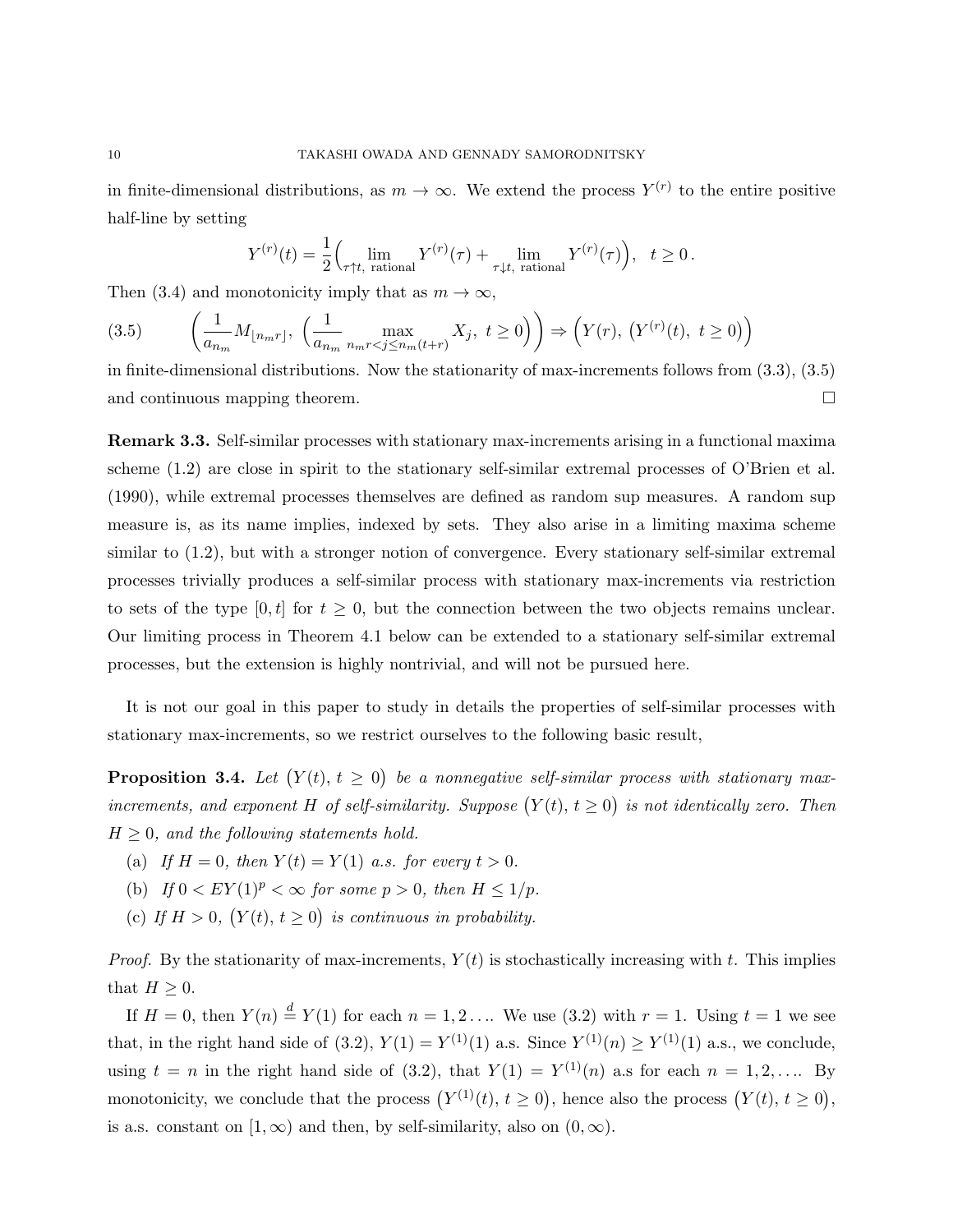Next, let  $p > 0$  be such that  $0 < EY(1)^p < \infty$ . It follows from (3.2) with  $r = 1$  that

$$
2^H Y(1) \stackrel{d}{=} Y(2) \stackrel{d}{=} \max(Y(1), Y^{(1)}(1)).
$$

Therefore,

$$
2^{pH} EY(1)^p = EY(2)^p = E[Y(1)^p \vee Y^{(1)}(1)^p] \le 2EY(1)^p
$$

This means that  $pH \leq 1$ .

Finally, we take arbitrary  $0 < s < t$ . We use (3.2) with  $r = s$ . For every  $\eta > 0$ ,

$$
P(Y(t) - Y(s) > \eta) = P(Y(s) \vee Y^{(s)}(t - s) - Y(s) > \eta)
$$
  
\n
$$
\leq P(Y^{(s)}(t - s) > \eta) = P((t - s)^H Y(1) > \eta).
$$

Hence continuity in probability.

We now define the limiting process obtained in the main limit theorem of Section 4, and place it in the general framework introduced earlier in this section. Let  $\alpha > 0$ , and consider the extremal Fréchet process  $Z_{\alpha}(t), t \geq 0$ , defined in (1.4), with the scale  $\sigma = 1$ . For  $0 < \beta < 1$  we define a new stochastic process by

$$
Z_{\alpha,\beta}(t) = Z_{\alpha}(t^{\beta}), \ t \ge 0.
$$

Since the extremal Fréchet process is self-similar with  $H = 1/\alpha$ , it is immediately seen that the process  $Z_{\alpha,\beta}$  is self-similar with  $H = \beta/\alpha$ .

We claim that the process  $Z_{\alpha,\beta}$  has stationary max-increments as well. To show this, we start with a useful representation of the extremal Fréchet process  $Z_{\alpha}(t), t \geq 0$  in terms of the points of a Poisson random measure. Let  $((j_k, s_k))$  be the points of a Poisson random measure on  $\mathbb{R}^2_+$  with mean measure  $\rho_{\alpha} \times \lambda$ , where  $\rho_{\alpha}(x,\infty) = x^{-\alpha}, x > 0$  and  $\lambda$  is the Lebesgue measure on  $\mathbb{R}_{+}$ . Then an elementary calculation shows that

$$
(Z_{\alpha}(t), t \geq 0) \stackrel{d}{=} \left(\sup\{j_k : s_k \leq t\}, t \geq 0\right).
$$

Therefore,  $(Z_{\alpha,\beta}(t), t \geq 0) \stackrel{d}{=} (U_{\alpha,\beta}(t), t \geq 0)$ , where

(3.6) 
$$
U_{\alpha,\beta}(t) = \sup \{ j_k : s_k \le t^{\beta} \}, \quad t \ge 0.
$$

Given  $r > 0$ , we define

$$
U_{\alpha,\beta}^{(r)}(t) = \sup \{ j_k : (t+r)^{\beta} - t^{\beta} \le s_k \le (t+r)^{\beta} \}.
$$

Since

$$
((t_1+r)^{\beta}-t_1^{\beta}, (t_1+r)^{\beta}) \subset ((t_2+r)^{\beta}-t_2^{\beta}, (t_2+r)^{\beta})
$$

for  $0 \le t_1 < t_2$ , it follows that

$$
\left(U_{\alpha,\beta}^{(r)}(t),\,t\geq 0\right)\stackrel{d}{=}\left(U_{\alpha,\beta}(t),\,t\geq 0\right).
$$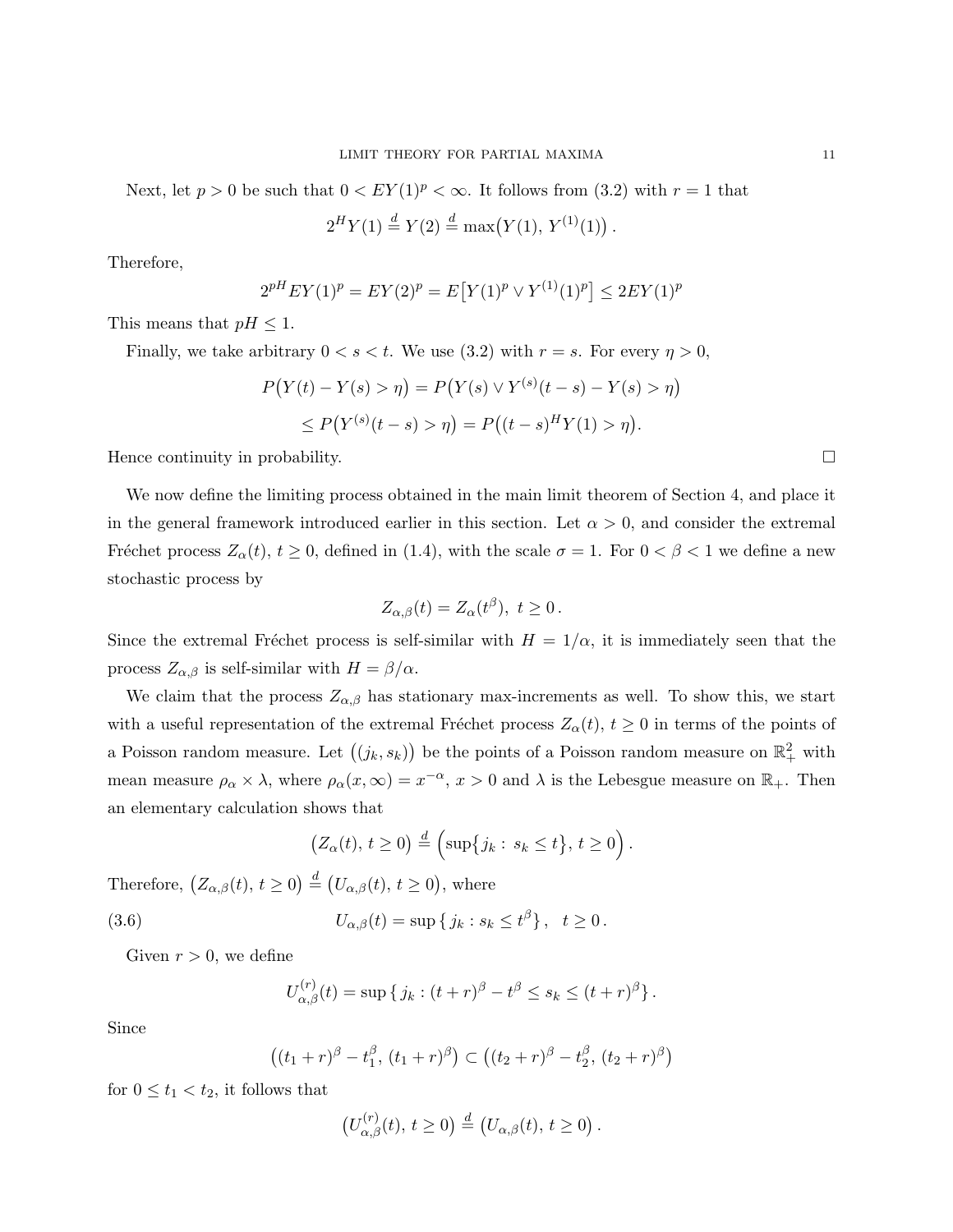Furthermore, since  $(t+r)^{\beta} - t^{\beta} \leq r^{\beta}$ , we see that

$$
U_{\alpha,\beta}(t+r) = U_{\alpha,\beta}(r) \vee U_{\alpha,\beta}^{(r)}(t) \text{ for all } t \ge 0.
$$

This means that the process  $U_{\alpha,\beta}$  has stationary max-increments and, hence, so does the process  $Z_{\alpha,\beta}$ .

It is interesting to note that, by part (b) of Proposition 3.4, any H-self-similar process with stationary max-increments and  $\alpha$ -Fréchet marginals, must satisfy  $H \leq 1/\alpha$ . The exponent  $H = \beta/\alpha$ with  $0 < \beta \leq 1$  of the process  $Z_{\alpha,\beta}$  (with  $\beta = 1$  corresponding to the extremal Fréchet process  $Z_{\alpha}$ ) covers the entire interval  $(0, 1/\alpha]$ . Therefore, the upper bound of part (b) of Proposition 3.4 is, in general, the best possible.

As a general phenomenon, the stationary increments of a self-similar stochastic process arising in a functional central limit theorem (for partial sums) exhibit dependence reflecting, at least partially the dependence in the original stationary process. This can be seen, for example, in Owada and Samorodnitsky (2012) that starts with a stationary process similar in its nature to the one considered in this paper. Do the stationary max-increments of a process arising in the functional maxima scheme  $(1.2)$  reflect similarly the dependence structure in the original process?

The fact the operation of taking partial maxima tends to reduce the memory in the original process has been noticed before; for example, for stationary Gaussian processes partial maxima converge, with the same normalization, to the extremal Gumbel process, as long as the correlations decay more rapidly than  $(\log n)^{-1}$ ; see Berman (1964). Within that range of correlation decay, on the other hand, one would observe that the partial sums stop converging to the Brownian motion, and start converging to the Fractional Brownian motion, and the normalization will change as well. A related example with power tails is given by the infinite moving average models of the form  $X_n = \sum_{j=0}^{\infty} c_j Z_{n-j}$ , where  $(Z_n)$  are i.i.d. random variables, belonging to the max-domain of attraction of an  $\alpha$ -Fréchet law, and  $(c_i)$  is a deterministic sequence satisfying certain conditions for the process to be well-defined. In this case it was shown by Davis and Resnick (1985) that the normalized partial maxima of  $(X_n)$  converge in the functional sense to an extremal  $\alpha$ -Fréchet process; this paper assumes absolute summability of  $(c_i)$ , but it is only needed for the tail estimate (2.7), which is valid without the absolute summability, see Mikosch and Samorodnitsky (2000). In contrast, partial sums of the infinite moving average processes can converge, if  $0 < \alpha < 2$ , in certain cases (some of which prevent lack of summability of the coefficients), to the linear fractional  $\alpha$ -stable motions, and not to the  $\alpha$ -stable Lévy motions; see e.g. Section 4.7 in Whitt (2002).

With the discussion in view, we investigate the dependence properties of the stationary maxincrements of the process  $Z_{\alpha,\beta}$  defined above. This process will appear, in the case  $0 < \alpha < 2$  and  $1/2 < \beta < 1$ , in the main limit theorem, Theorem 4.1 below. Equivalently, we will look at the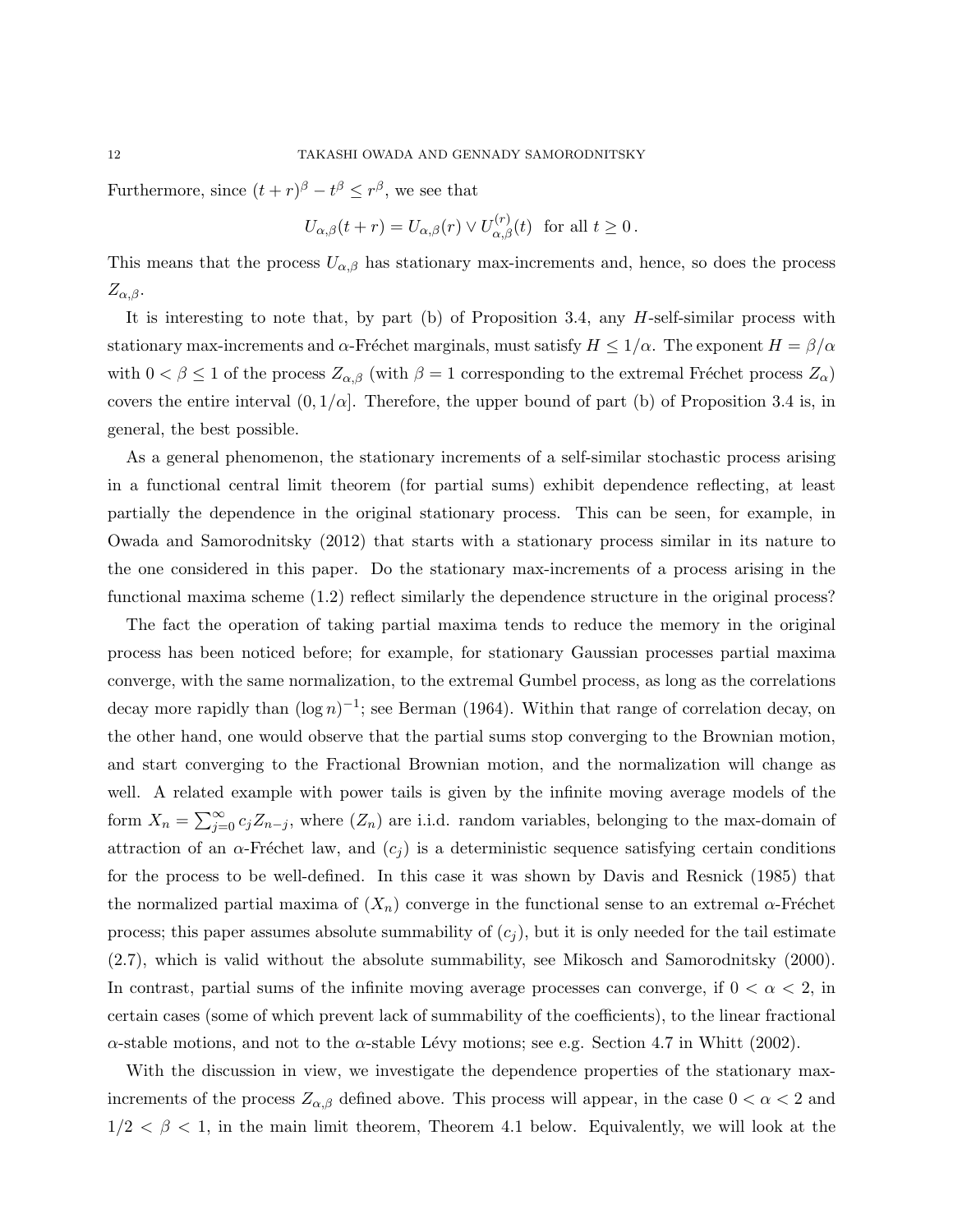max-increments of the process  $U_{\alpha,\beta}$  in (3.6). Let

(3.7) 
$$
V_n^{(\alpha,\beta)} = \sup\{j_k : n^{\beta} - 1 < s_k \leq n^{\beta}\}, \quad n = 1, 2, \dots
$$

An important observation is that this sequence is independent only when  $\beta = 1$ , that is, when  $Z_{\alpha,\beta}$ and  $U_{\alpha,\beta}$  coincide with the extremal  $\alpha$ -Fréchet process. In general, we have the following statement.

**Proposition 3.5.** The stationary process  $(V_n^{(\alpha,\beta)}, n \geq 1)$  is mixing and is generated by a dissipative flow.

Proof. Notice that

$$
(V_n^{(\alpha,\beta)}, n \ge 1) \stackrel{d}{=} \left(M_\alpha((n^\beta - 1, n^\beta]), n \ge 1\right),
$$

where  $M_\alpha$  is an independently scattered  $\alpha$ -Fréchet sup-measure on  $\mathbb{R}_+$  with the Lebesgue control measure. See Stoev and Taqqu (2005). It follows by Theorem 3.4 in Stoev (2008) that  $(V_n^{(\alpha,\beta)}, n \geq$ 1) is mixing. Further,  $\sum_{n=1}^{\infty} \mathbf{1}_{(n^{\beta}-1,n^{\beta}]}(x) < \infty$  a.e., and Theorem 5.2 of Wang and Stoev (2010) shows that  $V_n^{(\alpha,\beta)}$  is generated by a dissipative flow.

The main result in Theorem 4.1 below deals with the partial maxima of stationary  $S\alpha S$  processes for which the underlying flows are conservative; these are associated with long memory in the process. The resulting limiting process is not an extremal process, hence its max-increments are dependent. The memory in the original  $S \alpha S$  is long enough to guarantee that. On the other hand, the max-increments of the latter are generated by a dissipative flow, which is associated with shorter memory. We observe, therefore, another example of "memory reduction" by the operation of taking partial maxima.

We finish this section by mentioning that an immediate conclusion from  $(3.6)$  is the following representation of the process  $Z_{\alpha,\beta}$  on the interval [0, 1]:

(3.8) 
$$
(Z_{\alpha,\beta}(t), 0 \le t \le 1) \stackrel{d}{=} \left( \bigvee_{j=1}^{\infty} \Gamma_j^{-1/\alpha} \mathbf{1}_{\{V_j \le t\}}, 0 \le t \le 1 \right),
$$

where  $\Gamma_j$ ,  $j = 1, 2, \ldots$ , are arrival times of a unit rate Poisson process on  $(0, \infty)$ , and  $(V_j)$  are i.i.d. random variables with  $P(V_1 \le x) = x^{\beta}, 0 < x \le 1$ , independent of  $(\Gamma_j)$ .

## 4. A Functional Limit Theorem for Partial Maxima

In this section we state and prove our main result, a functional limit theorem for the partial maxima of the process  $\mathbf{X} = (X_1, X_2, \dots)$  given in (1.5). Recall that T is a conservative, ergodic and measure preserving map on a  $\sigma$ -finite, infinite, measure space  $(E, \mathcal{E}, \mu)$ . We will assume that T is a pointwise dual ergodic map with normalizing sequence  $(a_n)$  that is regularly varying with exponent  $1 - \beta$ ; equivalently, the wandering sequence  $(w_n)$  in  $(2.5)$  is assumed to be regularly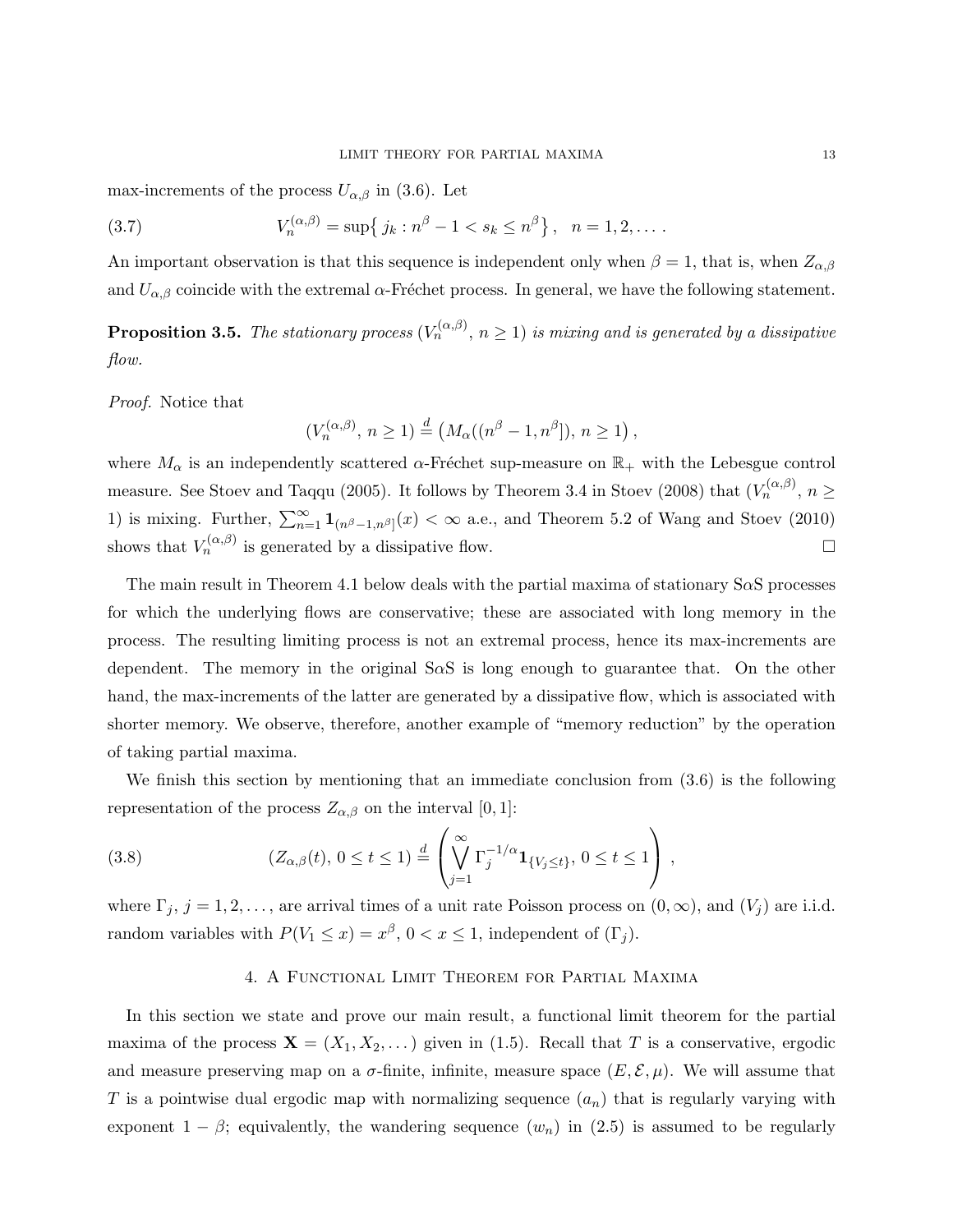varying with exponent  $\beta$ . Crucially, we will assume that  $1/2 < \beta < 1$ . See Remark 4.2 after the statement of Theorem 4.1 below.

Define

(4.1) 
$$
b_n = \left( \int_E \max_{1 \le k \le n} \left| f \circ T^n(x) \right|^{\alpha} \mu(dx) \right)^{1/\alpha}, \quad n = 1, 2, \dots.
$$

The sequence  $(b_n)$  is known to play an important role in the rate of growth of partial maxima of an  $\alpha$ -stable process of the type (1.5). It also turns out to be a proper normalizing sequence for our functional limit theorem. In Samorodnitsky (2004) it was shown that, for a canonical kernel (1.7), if the map T is conservative, then the sequence  $(b_n)$  grows at a rate strictly slower than  $n^{1/\alpha}$ . The extra assumptions imposed in this paper will guarantee a more precise statement:  $(b_n) \in RV_{\beta/\alpha}$ . Specifically,

(4.2) 
$$
\lim_{n \to \infty} \frac{b_n^{\alpha}}{w_n} = ||f||_{\infty}
$$

(where  $(w_n)$  is the wandering sequence). This fact has an interesting message, because it explicitly shows that the rate of growth of the partial maxima is determined both by the heaviness of the marginal tails (through  $\alpha$ ) and by the length of memory (through  $\beta$ ).

In contrast, if the map T has a non-trivial dissipative component, then the sequence  $(b_n)$  grows at the rate  $n^{1/\alpha}$ , and so do the partial maxima of a stationary S $\alpha$ S process; see Samorodnitsky (2004). This is the limiting case of the setup in the present paper, as  $\beta$  gets closer to 1. Intuitively, the smaller is  $\beta$ , the longer is the memory in the process.

The functional limit theorem in Theorem 4.1 below involves weak convergence in the space  $D[0,\infty)$  equipped with two different topologies, the Skorohod J<sub>1</sub>-topology and the Skorohod M<sub>1</sub>topology, introduced in Skorohod (1956). The details could be found, for instance, in Billingsley (1999) (for the  $J_1$ -topology), and in Whitt (2002) (for the  $M_1$ -topology). See Remark 4.3.

We recall the tail constant of an  $\alpha$ -stable random variable given by

$$
C_{\alpha} = \left(\int_0^{\infty} x^{-\alpha} \sin x \, dx\right)^{-1} = \begin{cases} (1-\alpha)/(\Gamma(2-\alpha)\cos(\pi\alpha/2)) & \text{if } \alpha \neq 1, \\ 2/\pi & \text{if } \alpha = 1; \end{cases}
$$

see Samorodnitsky and Taqqu (1994).

**Theorem 4.1.** Let T be a conservative, ergodic and measure preserving map on a  $\sigma$ -finite infinite measure space  $(E, \mathcal{E}, \mu)$ . Assume that T is a pointwise dual ergodic map with normalizing sequence  $(a_n) \in RV_{1-\beta}, 0 \leq \beta \leq 1$ . Let  $f \in L^{\alpha}(\mu) \cap L^{\infty}(\mu)$ , and assume that f is supported by a uniform set A for T. Let  $\alpha > 0$ . Then the sequence  $(b_n)$  in (4.1) satisfies (4.2).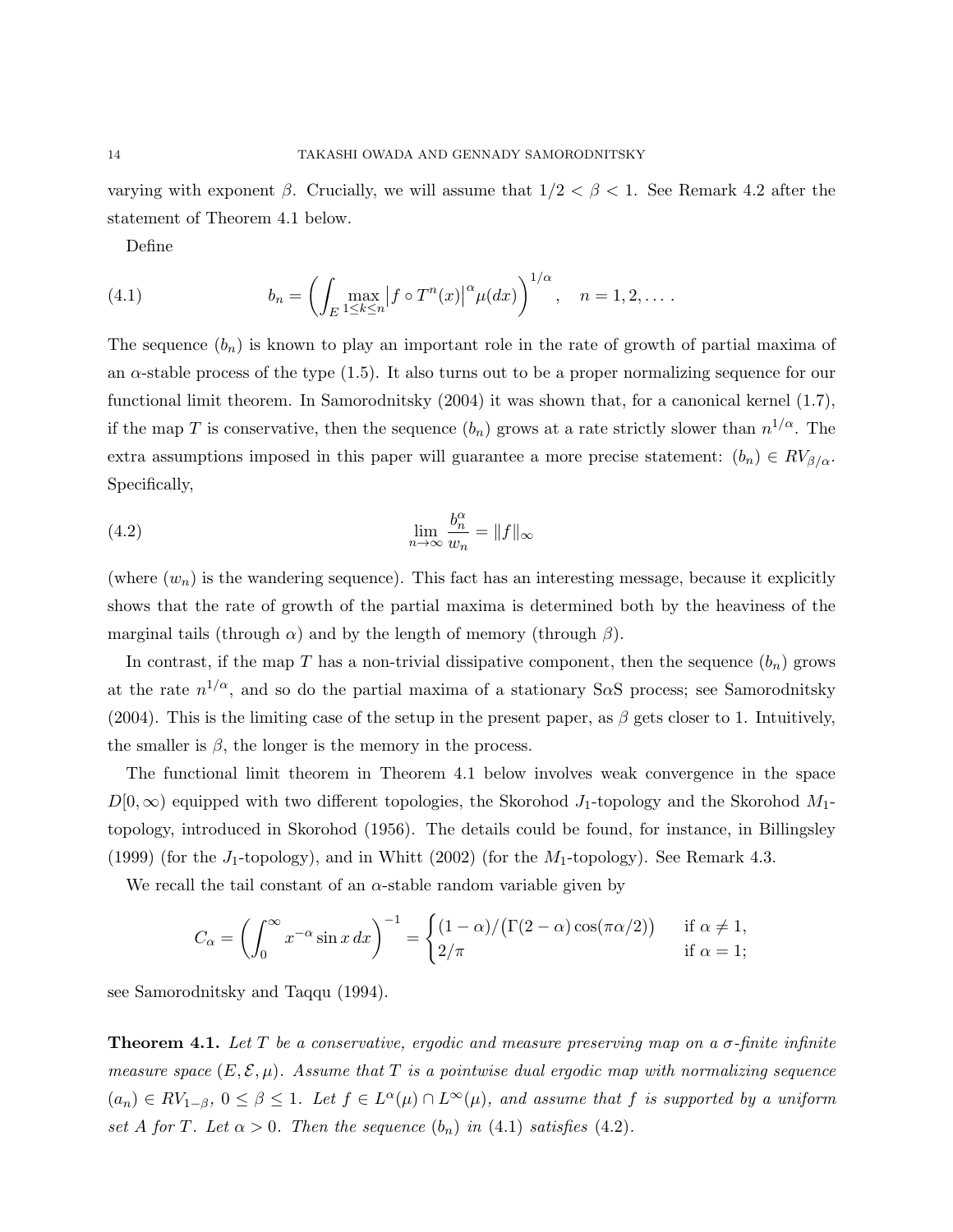Assume now that  $0 < \alpha < 2$  and  $1/2 < \beta < 1$ . If M is a Soc random measure on  $(E, \mathcal{E})$  with control measure  $\mu$ , then the stationary S $\alpha$ S process **X** given in (1.5) satisfies

(4.3) 
$$
\left(\frac{1}{b_n} \max_{1 \le k \le \lfloor nt \rfloor} |X_k|, t \ge 0\right) \Rightarrow \left(C_{\alpha}^{1/\alpha} Z_{\alpha,\beta}(t), t \ge 0\right) \quad in \ D[0, \infty)
$$

in the Skorohod M<sub>1</sub>-topology. Moreover, if  $f = 1<sub>A</sub>$ , then the above convergence occurs in the Skorohod  $J_1$ -topology as well.

**Remark 4.2.** Convergence to a Fréchet limit in (4.3) no longer holds in the range  $0 < \beta < 1/2$ . We will discuss elsewhere what non-Fréchet limiting processes may appear in that case. In the boundary case  $\beta = 1/2$ , however, the statement (4.3) may still hold. This will be the case when the "one jump" property (4.6) below is satisfied. This is the case, for example, for the Markov shift operator T presented at the end of the paper. See also Samorodnitsky (2004).

**Remark 4.3.** It is not difficult to see why the weak convergence in  $(4.3)$  holds in the  $J_1$ -topology for indicator functions, but only in the  $M_1$ -topology in general. Indeed, for a general function f the values of the process  $M_{\lfloor n\cdot\rfloor}(f)$  in Proposition 2.1 may have multiple jumps on the time scale  $o(n)$ before reaching the limiting value  $||f||_{\infty}$ . Since the limiting process has a single jump, one does not expect the J<sub>1</sub>-convergence. On the other hand, if  $f = \mathbf{1}_A$ , then the value  $||f||_{\infty} = 1$  is reached in a single jump, matching the single jump in the limiting process.

*Proof of Theorem 4.1.* We start with verifying  $(4.2)$ . Obviously,

$$
b_n^{\alpha} \leq ||f||_{\infty} \mu(\varphi_A \leq n),
$$

and the definition of the wandering rate sequence gives us the upper bound

$$
\limsup_{n\to\infty}\frac{b_n^{\alpha}}{w_n}\leq ||f||_{\infty}.
$$

On the other hand, take an arbitrary  $\epsilon \in (0, \|f\|_{\infty})$ . The set

$$
B_\epsilon = \left\{ x \in A : |f(x)| \ge \|f\|_\infty - \epsilon \right\}.
$$

is a uniform set for T. Let  $(w_n^{(\varepsilon)})$  be the corresponding wandering rate sequence. Then a lower bound for  $b_n^{\alpha}$  is obtained by

$$
b_n^{\alpha} \ge \left( \|f\|_{\infty} - \epsilon \right) \mu \left( \bigcup_{j=1}^n T^{-j} B_{\epsilon} \right),
$$

so

$$
\liminf_{n\to\infty}\frac{b_n^\alpha}{w_n}=\liminf_{n\to\infty}\frac{b_n^\alpha}{w_n^{(\varepsilon)}}\geq \|f\|_\infty-\epsilon\,.
$$

Letting  $\varepsilon \to 0$ , we obtain (4.2).

Suppose now that  $0 < \alpha < 2$  and  $1/2 < \beta < 1$ . We continue with proving convergence in the finite dimensional distributions in (4.3). Since for random elements in  $D[0,\infty)$  with nondecreasing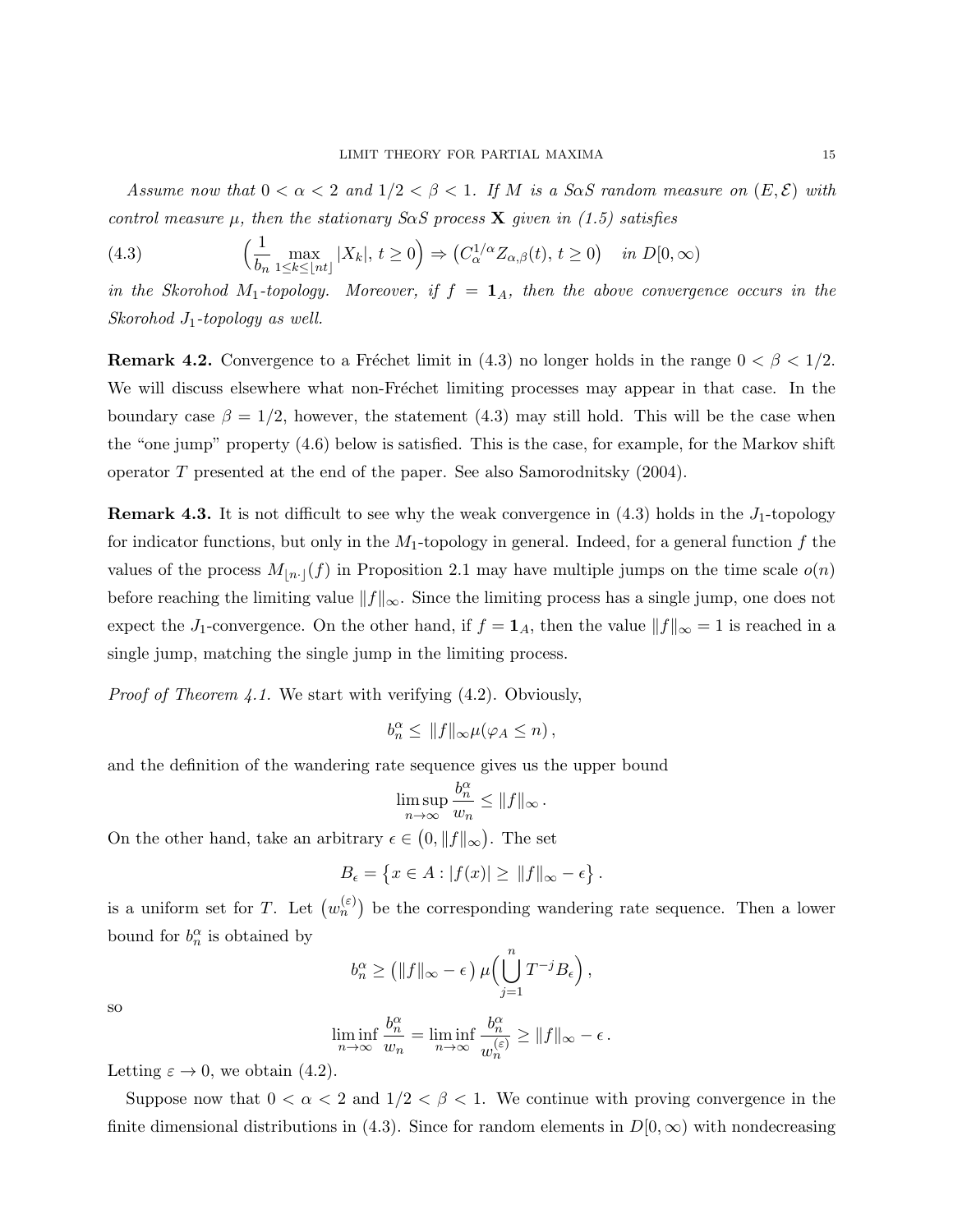sample paths, weak convergence in the  $M_1$ -topology is implied by the finite-dimensional weak convergence, this will also establish  $(4.3)$  in the sense of weak convergence in the  $M_1$ -topology.

Fix  $0 = t_0 < t_1 < \cdots < t_d$ ,  $d \ge 1$ . We may and will assume that  $t_d \le 1$ . We use a series representation of the random vector  $(X_1, \ldots, X_n)$ : with  $f_k = f \circ T^k$ ,  $k = 1, 2, \ldots$ ,

(4.4) 
$$
(X_k, k = 1,..., n) \stackrel{d}{=} \left(b_n C_{\alpha}^{1/\alpha} \sum_{j=1}^{\infty} \epsilon_j \Gamma_j^{-1/\alpha} \frac{f_k(U_j^{(n)})}{\max_{1 \leq i \leq n} |f_i(U_j^{(n)})|}, k = 1,..., n\right).
$$

Here  $(\epsilon_j)$  are i.i.d. Rademacher random variables (symmetric random variables with values  $\pm 1$ ),  $(\Gamma_j)$  are the arrival times of a unit rate Poisson process on  $(0,\infty)$ , and  $(U_j^{(n)})$  $j^{(n)}$  are i.i.d. E-valued random variables with the common law  $\eta_n$  defined by

(4.5) 
$$
\frac{d\eta_n}{d\mu}(x) = \frac{1}{b_n^{\alpha}} \max_{1 \le k \le n} |f_k(x)|^{\alpha}, \ \ x \in E.
$$

The sequences  $(\epsilon_j)$ ,  $(\Gamma_j)$ , and  $(U_j^{(n)})$  $j^{(n)}$  are taken to be independent. We refer to Section 3.10 of Samorodnitsky and Taqqu (1994) for series representations of  $\alpha$ -stable random vectors. The representation (4.4) was also used in Samorodnitsky (2004), and the argument below is structured similarly to the corresponding argument *ibid*.

The crucial consequence of the assumption  $1/2 < \beta < 1$  is that, in the series representation (4.4), only the largest Poisson jump will play an important role. It is shown in Samorodnitsky (2004) that, under the assumptions of Theorem 4.1, for every  $\eta > 0$ , (4.6)

$$
\varphi_n(\eta) \equiv P\left(\bigcup_{k=1}^n \left\{\Gamma_j^{-1/\alpha} \frac{|f_k(U_j^{(n)})|}{\max_{1 \le i \le n} |f_i(U_j^{(n)})|} > \eta \right\}
$$
 for at least 2 different  $j = 1, 2, ...$   $\right\}\right) \to 0$ 

as  $n \to \infty$ .

We will proceed in two steps. First, we will prove that

$$
(4.7) \qquad \left(\bigvee_{j=1}^{\infty} \Gamma_j^{-1/\alpha} \frac{\max_{1 \leq k \leq \lfloor nt_i \rfloor} |f_k(U_j^{(n)})|}{\max_{1 \leq k \leq n} |f_k(U_j^{(n)})|}, i = 1, \dots, d\right) \Rightarrow (Z_{\alpha,\beta}(t_i), i = 1, \dots, d) \quad \text{in } \mathbb{R}_+^d.
$$

Next, we will prove that, for fixed  $\lambda_1, \ldots, \lambda_d > 0$ , for every  $0 < \delta < 1$ ,

$$
P(b_n^{-1} \max_{1 \le k \le \lfloor nt_i \rfloor} |X_k| > \lambda_i, \quad i = 1, \dots, d)
$$

$$
(4.8) \qquad \leq P\left(C_{\alpha}^{1/\alpha} \bigvee_{j=1}^{\infty} \Gamma_j^{-1/\alpha} \frac{\max_{1 \leq k \leq \lfloor nt_i \rfloor} |f_k(U_j^{(n)})|}{\max_{1 \leq k \leq n} |f_k(U_j^{(n)})|} > \lambda_i(1-\delta), \quad i=1,\ldots,d\right) + o(1)
$$

and that

$$
P(b_n^{-1}\max_{1\leq k\leq \lfloor nt_i\rfloor} |X_k| > \lambda_i, \quad i=1,\ldots,d)
$$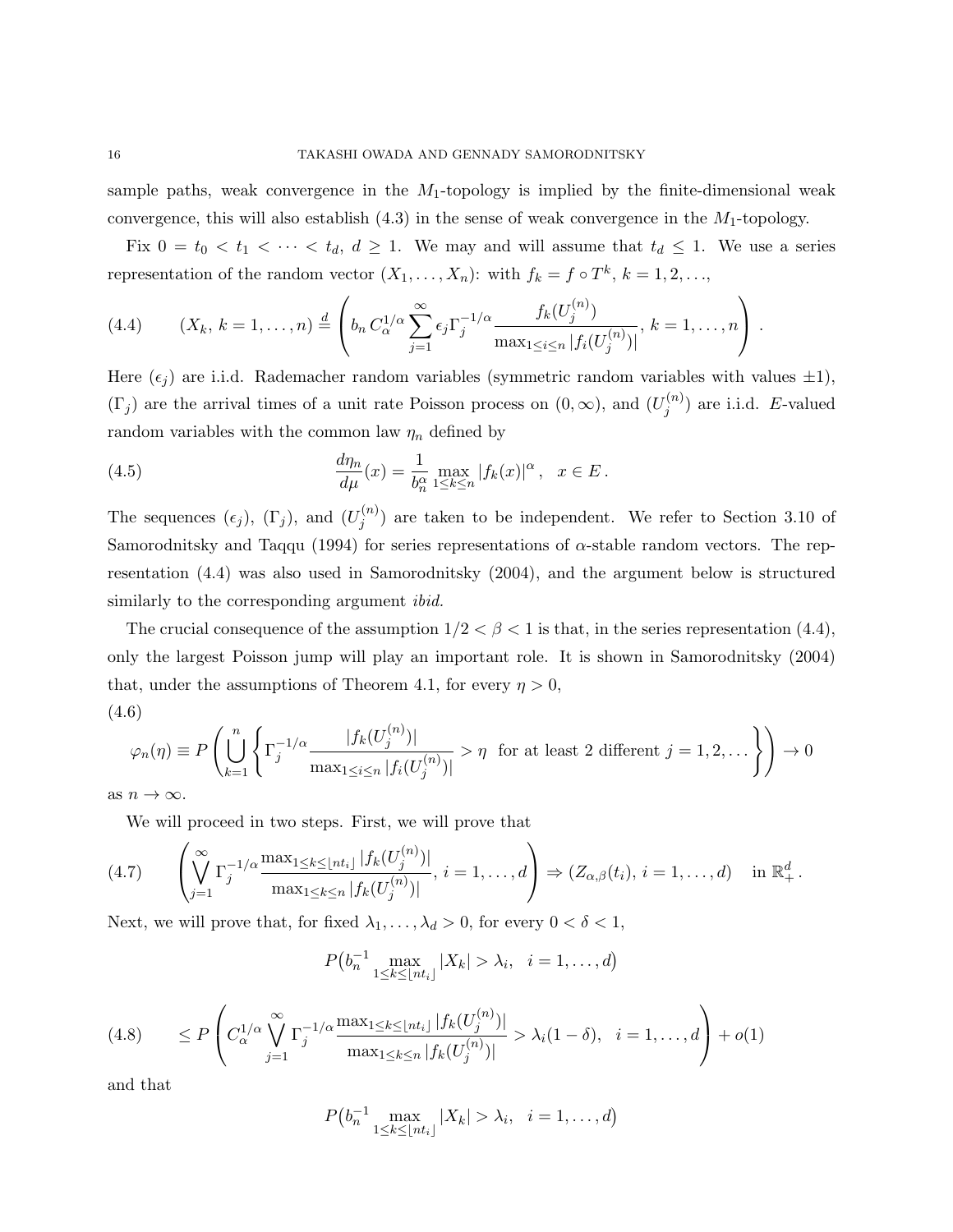$$
(4.9) \qquad \geq P\left(C_{\alpha}^{1/\alpha} \bigvee_{j=1}^{\infty} \Gamma_j^{-1/\alpha} \frac{\max_{1 \leq k \leq \lfloor nt_i \rfloor} |f_k(U_j^{(n)})|}{\max_{1 \leq k \leq n} |f_k(U_j^{(n)})|} > \lambda_i(1+\delta), \quad i=1,\ldots,d\right) + o(1).
$$

Since the Fréchet distribution is continuous, the weak convergence

$$
\left(b_n^{-1}\max_{1\leq k\leq \lfloor nt_i\rfloor} |X_k|, \quad i=1,\ldots,d\right) \Rightarrow (Z_{\alpha,\beta}(t_i),\, i=1,\ldots,d) \quad \text{in } \mathbb{R}_+^d
$$

will follow by taking  $\delta$  arbitrarily small.

We start with proving (4.7). For  $n = 1, 2, ..., N_n = \sum_{j=1}^{\infty} \delta_{(\Gamma_j, U_j^{(n)})}$  is a Poisson random measure on  $(0, \infty) \times \bigcup_{k=1}^{n} T^{-k}A$  with mean measure  $\lambda \times \eta_n$ . Define a map  $S_n : \mathbb{R}_+ \times \bigcup_{k=1}^{n} T^{-k}A \to \mathbb{R}_+^d$  by

$$
S_n(r,x) = r^{-1/\alpha} (M_n(f)(x))^{-1} (M_{\lfloor nt_1 \rfloor}(f)(x), \ldots, M_{\lfloor nt_d \rfloor}(f)(x)), \quad r > 0, \ x \in \bigcup_{k=1}^n T^{-k} A.
$$

Then, for  $\lambda_1, \ldots, \lambda_d > 0$ ,

$$
P\left(\bigvee_{j=1}^{\infty} \Gamma_j^{-1/\alpha} \frac{\max_{1\leq k\leq \lfloor nt_i \rfloor} |f_k(U_j^{(n)})|}{\max_{1\leq k\leq n} |f_k(U_j^{(n)})|} \leq \lambda_i, \quad i = 1, ..., d\right)
$$
  
\n
$$
= P\left[N_n\left(S_n^{-1}\left((0, \lambda_1] \times \cdots \times (0, \lambda_d]\right)^c\right) = 0\right]
$$
  
\n
$$
= \exp\left\{-(\lambda \times \eta_n)\left(S_n^{-1}\left((0, \lambda_1] \times \cdots \times (0, \lambda_d]\right)^c\right)\right\}
$$
  
\n
$$
= \exp\left\{-(\lambda \times \eta_n)\left\{(r, x): \bigvee_{j=1}^d \lambda_j^{-\alpha} \frac{\left(M_{\lfloor nt_j \rfloor}(f)(x)\right)^{\alpha}}{\left(M_n(f)(x)\right)^{\alpha}} > r\right\}\right\}
$$
  
\n
$$
= \exp\left\{-b_n^{-\alpha} \int_E \bigvee_{j=1}^d \lambda_j^{-\alpha} M_{\lfloor nt_j \rfloor}(f)^{\alpha} d\mu\right\}.
$$

We use (4.2) and the weak convergence in Proposition 2.1 to obtain

$$
b_n^{-\alpha} \int_E \bigvee_{j=1}^d \lambda_j^{-\alpha} M_{\lfloor nt_j \rfloor}(f)^{\alpha} d\mu \sim ||f||_{\infty}^{-1} \int_E \bigvee_{j=1}^d \lambda_j^{-\alpha} M_{\lfloor nt_j \rfloor}(f)^{\alpha} d\mu_n
$$
  

$$
\to \int_{\Omega'} \bigvee_{j=1}^d \lambda_j^{-\alpha} \mathbf{1}_{\{V_{\beta} \le t_j\}} dP' = \sum_{i=1}^d (t_i^{\beta} - t_{i-1}^{\beta}) \left(\bigwedge_{j=i}^d \lambda_j\right)^{-\alpha}.
$$

Therefore,

 $\rightarrow$ 

$$
P\left(\bigvee_{j=1}^{\infty} \Gamma_j^{-1/\alpha} \frac{\max_{1 \leq k \leq \lfloor nt_i \rfloor} |f_k(U_j^{(n)})|}{\max_{1 \leq k \leq n} |f_k(U_j^{(n)})|} \leq \lambda_i, \quad i = 1, ..., d\right)
$$

$$
\exp\left\{-\sum_{i=1}^d (t_i^{\beta} - t_{i-1}^{\beta}) \left(\bigwedge_{j=i}^d \lambda_j\right)^{-\alpha}\right\} = P(Z_{\alpha,\beta}(t_i) \leq \lambda_i, \quad i = 1, ..., d).
$$

The claim (4.7) has, consequently, been proved.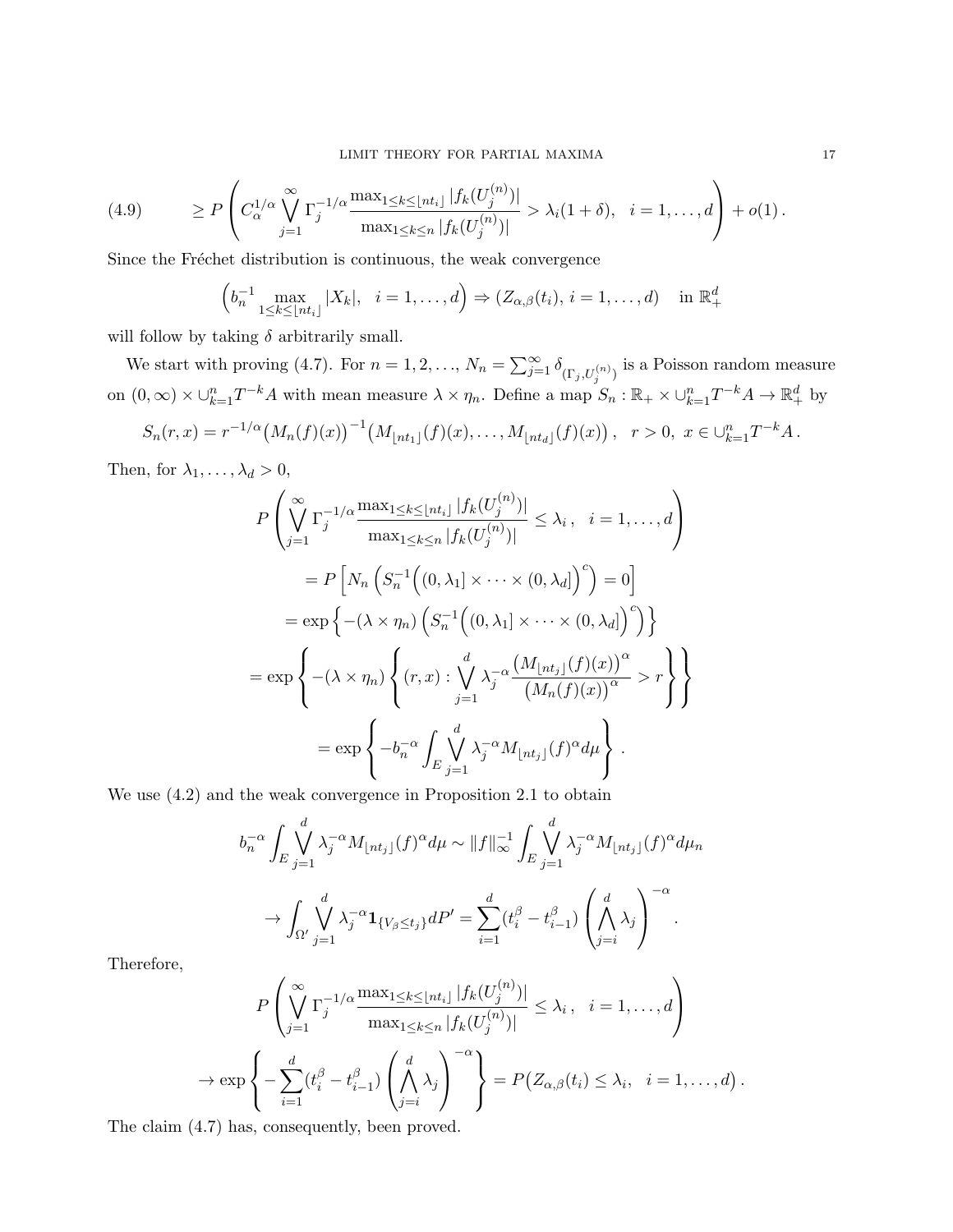We continue with the statements  $(4.8)$  and  $(4.9)$ . Since the arguments are very similar, we only prove (4.8). Let  $K \in \mathbb{N}$  and  $0 < \epsilon < 1$  be constants so that

$$
K+1 > \frac{4}{\alpha} \quad \text{and} \quad \delta - \epsilon K > 0 \, .
$$

Then

$$
P(b_n^{-1} \max_{1 \le k \le \lfloor nt_i \rfloor} |X_k| > \lambda_i, \quad i = 1, \dots, d)
$$
  
\n
$$
\le P\left(C_{\alpha}^{1/\alpha} \bigvee_{j=1}^{\infty} \Gamma_j^{-1/\alpha} \frac{\max_{1 \le k \le \lfloor nt_i \rfloor} |f_k(U_j^{(n)})|}{\max_{1 \le k \le n} |f_k(U_j^{(n)})|}\right) > \lambda_i(1-\delta), \quad i = 1, \dots, d\right) + \varphi_n(C_{\alpha}^{-1/\alpha} \epsilon \min_{1 \le i \le d} \lambda_i)
$$
  
\n
$$
+ \sum_{i=1}^d P\left(C_{\alpha}^{1/\alpha} \max_{1 \le k \le \lfloor nt_i \rfloor} \left|\sum_{j=1}^{\infty} \epsilon_j \Gamma_j^{-1/\alpha} \frac{f_k(U_j^n)}{\max_{1 \le l \le n} |f_l(U_j^{(n)})|}\right| > \lambda_i,
$$
  
\n
$$
C_{\alpha}^{1/\alpha} \bigvee_{j=1}^{\infty} \Gamma_j^{-1/\alpha} \frac{\max_{1 \le k \le \lfloor nt_i \rfloor} |f_k(U_j^{(n)})|}{\max_{1 \le k \le n} |f_k(U_j^{(n)})|} \le \lambda_i(1-\delta), \text{ and for each } m = 1, \dots, n,
$$
  
\n
$$
C_{\alpha}^{1/\alpha} \Gamma_j^{-1/\alpha} \frac{|f_m(U_j^{(n)})|}{\max_{1 \le l \le n} |f_l(U_j^{(n)})|} > \epsilon \min_{1 \le l \le d} \lambda_l \text{ for at most one } j = 1, 2, \dots
$$

By (4.6), it is enough to show that for all  $\lambda > 0$  and  $0 \le t \le 1$ ,

$$
(4.10) \qquad P\left(C_{\alpha}^{1/\alpha} \max_{1 \le k \le \lfloor nt \rfloor} \left| \sum_{j=1}^{\infty} \epsilon_j \Gamma_j^{-1/\alpha} \frac{f_k(U_j^{(n)})}{\max_{1 \le i \le n} |f_i(U_j^{(n)})|} \right| > \lambda,
$$
\n
$$
C_{\alpha}^{1/\alpha} \bigvee_{j=1}^{\infty} \Gamma_j^{-1/\alpha} \frac{\max_{1 \le k \le \lfloor nt \rfloor} |f_k(U_j^{(n)})|}{\max_{1 \le k \le n} |f_k(U_j^{(n)})|} \le \lambda (1 - \delta), \text{ and for each } m = 1, \dots, n,
$$
\n
$$
C_{\alpha}^{1/\alpha} \Gamma_j^{-1/\alpha} \frac{|f_m(U_j^{(n)})|}{\max_{1 \le i \le n} |f_i(U_j^{(n)})|} > \epsilon \lambda \text{ for at most one } j = 1, 2, \dots \right) \to 0.
$$
\nFor every  $k = 1, 2, \dots$  the Poisson random measure represented by the points

For every  $k = 1, 2, \ldots, n$ , the Poisson random measure represented by the points

$$
(\epsilon_j \Gamma_j^{-1/\alpha} f_k(U_j^{(n)}) (\max_{1 \le i \le n} |f_i(U_j^{(n)})|)^{-1}, j = 1, 2, ...)
$$

has the same mean measure as that represented by the points

$$
(\epsilon_j \Gamma_j^{-1/\alpha} || f ||_{\alpha} b_n^{-1}, j = 1, 2, \dots).
$$

Hence, these two Poisson random measures coincide distributionally. We conclude that the probability in (4.10) is bounded by

$$
\sum_{k=1}^{\lfloor nt \rfloor} P\left( C_{\alpha}^{1/\alpha} \left| \sum_{j=1}^{\infty} \epsilon_j \Gamma_j^{-1/\alpha} \frac{f_k(U_j^{(n)})}{\max_{1 \le i \le n} |f_i(U_j^{(n)})|} \right| > \lambda, \ C_{\alpha}^{1/\alpha} \bigvee_{j=1}^{\infty} \Gamma_j^{-1/\alpha} \frac{f_k(U_j^{(n)})}{\max_{1 \le i \le n} |f_i(U_j^{(n)})|} \le \lambda (1 - \delta),
$$
  

$$
C_{\alpha}^{1/\alpha} \Gamma_j^{-1/\alpha} \frac{|f_k(U_j^{(n)})|}{\max_{1 \le i \le n} |f_i(U_j^{(n)})|} > \epsilon \lambda \text{ for at most one } j = 1, 2, ...
$$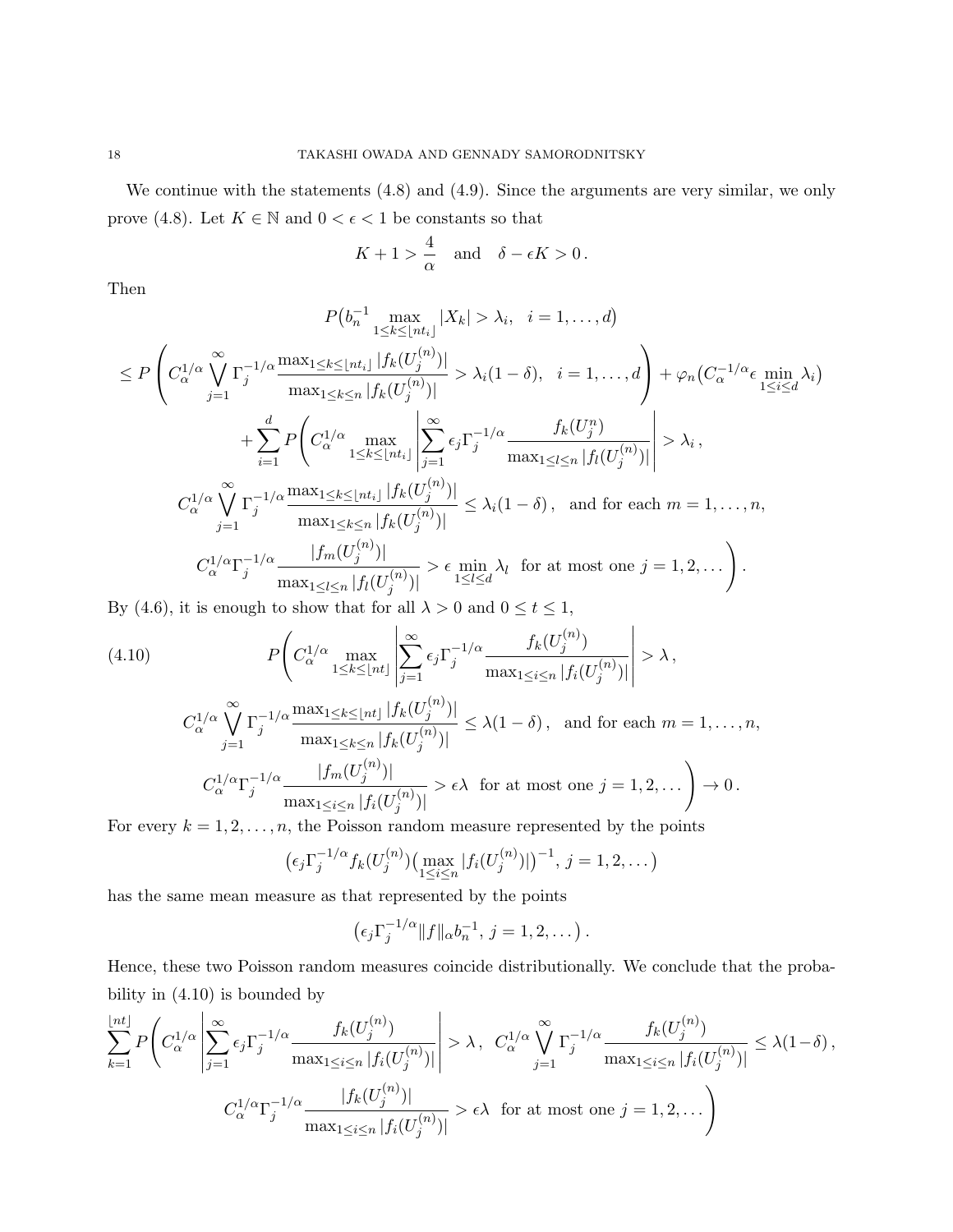$$
= \lfloor nt \rfloor P \Bigg( C_{\alpha}^{1/\alpha} \left| \sum_{j=1}^{\infty} \epsilon_j \Gamma_j^{-1/\alpha} \right| > \lambda \| f \|_{\alpha}^{-1} b_n, C_{\alpha}^{1/\alpha} \bigvee_{j=1}^{\infty} \Gamma_j^{-1/\alpha} \leq \lambda (1 - \delta) \| f \|_{\alpha}^{-1} b_n,
$$
  

$$
C_{\alpha}^{1/\alpha} \Gamma_j^{-1/\alpha} > \epsilon \lambda \| f \|_{\alpha}^{-1} b_n \text{ for at most one } j = 1, 2, ... \Bigg)
$$
  

$$
\leq n P \Bigg( C_{\alpha}^{1/\alpha} \left| \sum_{j=K+1}^{\infty} \epsilon_j \Gamma_j^{-1/\alpha} \right| > (\delta - \epsilon K) \lambda \| f \|_{\alpha}^{-1} b_n \Bigg)
$$
  

$$
\leq \frac{n \| f \|_{\alpha}^{4} C_{\alpha}^{4/\alpha}}{(\delta - \epsilon K)^4 \lambda^4 b_n^4} E \left| \sum_{j=K+1}^{\infty} \epsilon_j \Gamma_j^{-1/\alpha} \right|^4.
$$

Due to the choice  $K + 1 > 4/\alpha$ ,

$$
E\left|\sum_{j=K+1}^{\infty}\epsilon_j\Gamma_j^{-1/\alpha}\right|^4<\infty;
$$

see Samorodnitsky (2004) for a detailed proof. Since  $n/b_n^4 \to 0$  as  $n \to \infty$ , (4.10) follows.

Suppose now that  $f = 1_A$ . In that case the probability measure  $\eta_n$  defined in (4.5) coincides with the probability measure  $\mu_n$  of Proposition 2.1. In order to prove weak convergence in the  $J_1$ -topology, we will use a truncation argument. First of all, we may and will restrict ourselves to the space  $D[0,1]$ . Let  $K = 1,2,...$  First of all, we show, in the notation of  $(3.8)$ , the convergence (4.11)

$$
\left|\left(C_{\alpha}^{1/\alpha}\max_{1\leq k\leq \lfloor nt\rfloor}\left|\sum_{j=1}^{K}\epsilon_j\Gamma_j^{-1/\alpha}\mathbf{1}_A\circ T^k(U_j^{(n)})\right|,\ 0\leq t\leq 1\right)\Rightarrow \left(C_{\alpha}^{1/\alpha}\bigvee_{j=1}^{K}\Gamma_j^{-1/\alpha}\mathbf{1}_{\{V_j\leq t\}},\ 0\leq t\leq 1\right)\right|
$$

in the  $J_1$ -topology on  $D[0,1]$ . Indeed, by (4.6), outside of an event of asymptotically vanishing probability, the process in the left hand side of (4.11) is

(4.12) 
$$
\left(C_{\alpha}^{1/\alpha} \bigvee_{j=1}^{K} \Gamma_j^{-1/\alpha} \max_{1 \leq k \leq \lfloor nt \rfloor} \mathbf{1}_A \circ T^k(U_j^{(n)}), \ 0 \leq t \leq 1\right).
$$

By Proposition 2.1, we can put all the random variables involved on the same probability space so that the time of the single step in the jth term in (4.12) converges a.s. for each  $j = 1, ..., K$  to  $V_j$ . Then, trivially, the process in (4.12) converges a.s. in the  $J_1$ -topology on  $D[0,1]$  to the process in the right hand side of (4.11). Therefore, the weak convergence in (4.11) follows.

Next, we note that in the  $J_1$ -topology on the space  $D[0,1]$ ,

$$
\left(C_{\alpha}^{1/\alpha} \bigvee_{j=1}^K \Gamma_j^{-1/\alpha} \mathbf{1}_{\{V_j \le t\}}, \ 0 \le t \le 1\right) \to \left(C_{\alpha}^{1/\alpha} \bigvee_{j=1}^{\infty} \Gamma_j^{-1/\alpha} \mathbf{1}_{\{V_j \le t_i\}} \ 0 \le t \le 1\right) \quad \text{as } K \to \infty \quad \text{a.s.}
$$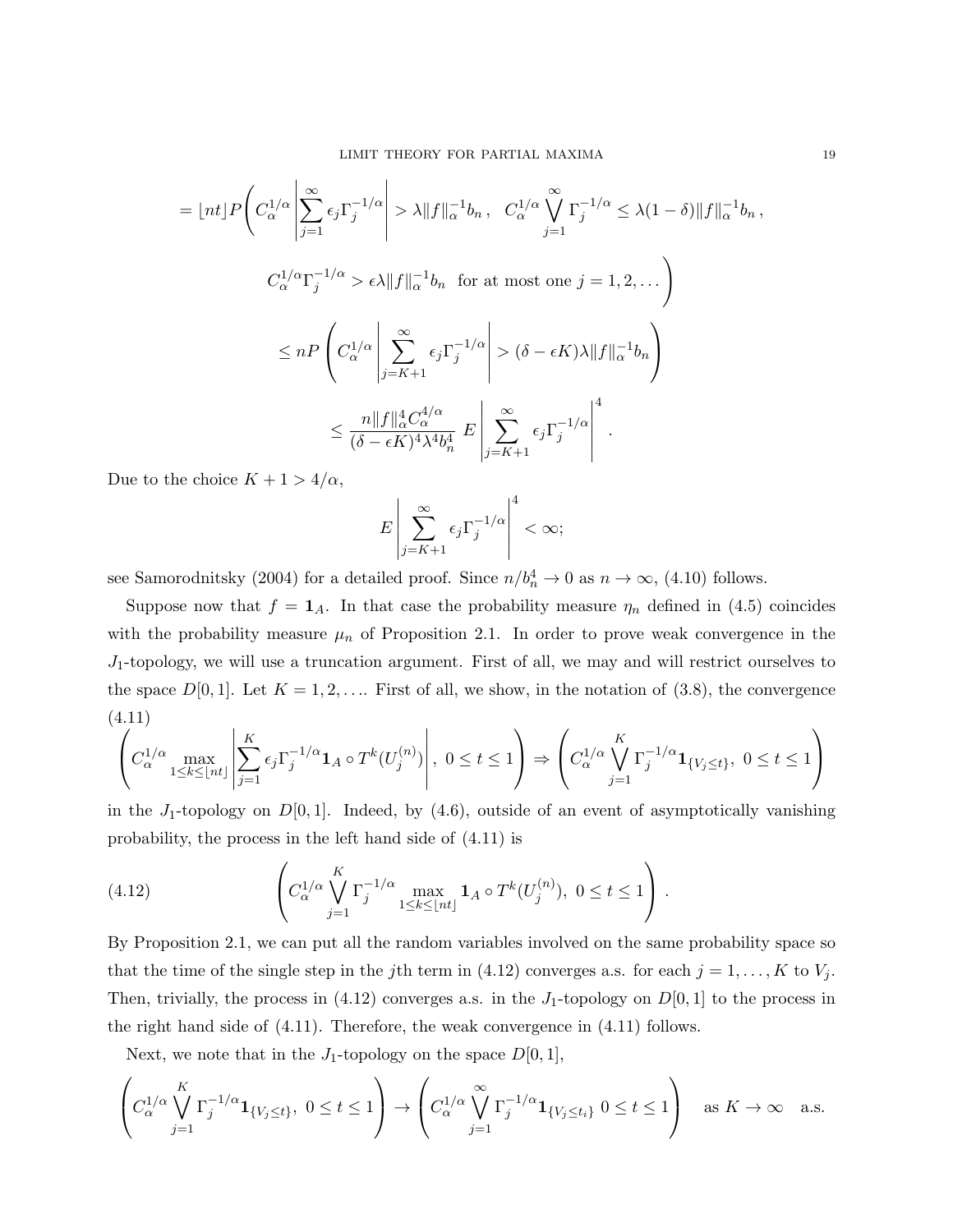This is so because, as  $K \to \infty$ ,

$$
\sup_{0\leq t\leq 1}\left(\bigvee_{j=1}^{\infty}\Gamma_j^{-1/\alpha}\mathbf{1}_{\{V_j\leq t\}}-\bigvee_{j=1}^K\Gamma_j^{-1/\alpha}\mathbf{1}_{\{V_j\leq t\}}\right)\leq \Gamma_{K+1}^{-1/\alpha}\to 0 \quad \text{a.s.}.
$$

According to Theorem 3.2 in Billingsley (1999), the  $J_1$ -convergence in (4.3) will follow once we show that

$$
\lim_{K \to \infty} \limsup_{n \to \infty} P\left(\max_{1 \le k \le n} \left| \sum_{j=K+1}^{\infty} \epsilon_j \Gamma_j^{-1/\alpha} \mathbf{1}_A \circ T^k(U_j^{(n)}) \right| > \epsilon \right) = 0
$$

for every  $\epsilon > 0$ . Write

$$
P\left(\max_{1\leq k\leq n}\left|\sum_{j=K+1}^{\infty}\epsilon_j\Gamma_j^{-1/\alpha}\mathbf{1}_A\circ T^k(U_j^{(n)})\right|>\epsilon\right)
$$
  

$$
\leq \int_0^{(\epsilon/2)^{-\alpha}}e^{-x}\frac{x^{K-1}}{(K-1)!}dx+\int_{(\epsilon/2)^{-\alpha}}^{\infty}e^{-x}\frac{x^{K-1}}{(K-1)!}P\left(\max_{1\leq k\leq n}\left|\sum_{j=1}^{\infty}\epsilon_j\left(\Gamma_j+x\right)^{-1/\alpha}\mathbf{1}_A\circ T^k(U_j^{(n)})\right|>\epsilon\right)dx.
$$

Clearly, the first term vanishes when  $K \to \infty$ . Therefore, it is sufficient to show that for every  $x \ge (\epsilon/2)^{-\alpha},$ 

(4.13) 
$$
P\left(\max_{1\leq k\leq n}\left|\sum_{j=1}^{\infty}\epsilon_j\big(\Gamma_j+x\big)^{-1/\alpha}\mathbf{1}_A\circ T^k(U_j^{(n)})\right|>\epsilon\right)\to 0
$$

as  $n \to \infty$ .

To this end, choose  $L \in \mathbb{N}$  and  $0 < \xi < 1/2$  so that

(4.14) 
$$
L+1 > \frac{4}{\alpha}
$$
 and  $\frac{1}{2} - \xi L > 0$ .

By (4.6) we can write

(4.15)  
\n
$$
P\left(\max_{1\leq k\leq n} \left|\sum_{j=1}^{\infty} \epsilon_j (\Gamma_j + x)^{-1/\alpha} \mathbf{1}_A \circ T^k(U_j^{(n)})\right| > \epsilon\right)
$$
\n
$$
\leq P\left(\max_{1\leq k\leq n} \left|\sum_{j=1}^{\infty} \epsilon_j (\Gamma_j + x)^{-1/\alpha} \mathbf{1}_A \circ T^k(U_j^{(n)})\right| > \epsilon, \text{ and for each } m = 1, \dots, n,
$$
\n
$$
(\Gamma_j + x)^{-1/\alpha} \mathbf{1}_A \circ T^m(U_j^{(n)}) > \xi\epsilon \text{ for at most one } j = 1, 2, \dots\right) + o(1).
$$

Notice that for every  $k = 1, \ldots, n$ , the Poisson random measure represented by the points

$$
(\epsilon_j(\Gamma_j + x)^{-1/\alpha} \mathbf{1}_A \circ T^k(U_j^{(n)}), j = 1, 2, \dots)
$$

is distributionally equal to the Poisson random measure represented by the points

$$
(\epsilon_j (b_n^{\alpha} \mu(A)^{-1} \Gamma_j + x)^{-1/\alpha}, j = 1, 2, \dots).
$$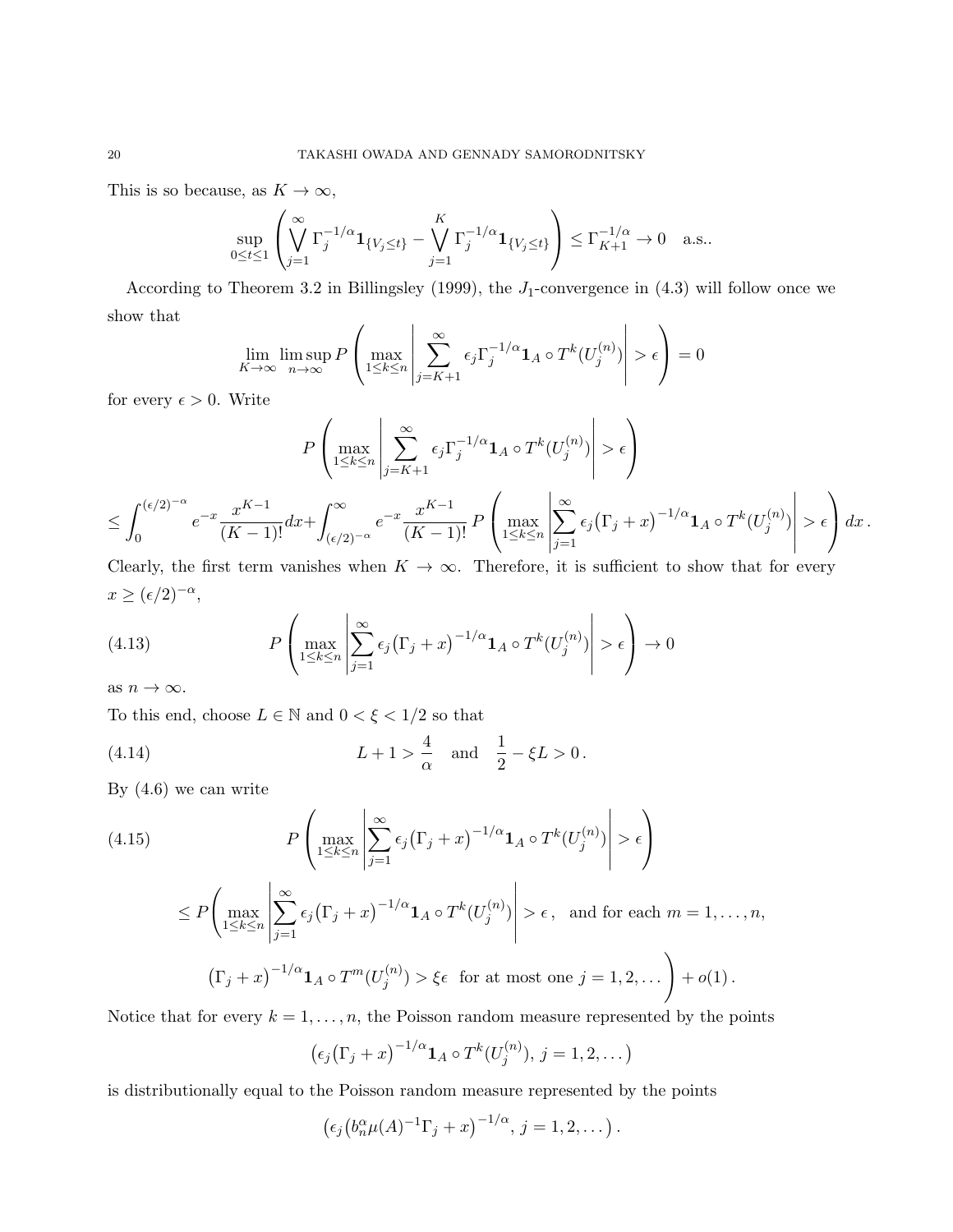Therefore, the first term on the right hand side of (4.15) can be bounded by

$$
\sum_{k=1}^{n} P\left(\left|\sum_{j=1}^{\infty} \epsilon_j (\Gamma_j + x)^{-1/\alpha} \mathbf{1}_A \circ T^k(U_j^{(n)})\right| > \epsilon,
$$
\n
$$
(\Gamma_j + x)^{-1/\alpha} \mathbf{1}_A \circ T^k(U_j^{(n)}) > \xi \epsilon \text{ for at most one } j = 1, 2, ...
$$
\n
$$
= nP\left(\left|\sum_{j=1}^{\infty} \epsilon_j \left(b_n^{\alpha} \mu(A)^{-1} \Gamma_j + x\right)^{-1/\alpha}\right| > \epsilon,
$$
\n
$$
\left(b_n^{\alpha} \mu(A)^{-1} \Gamma_j + x\right)^{-1/\alpha} > \xi \epsilon \text{ for at most one } j = 1, 2, ...
$$
\n
$$
\leq nP\left(\left|\sum_{j=L+1}^{\infty} \epsilon_j \left(b_n^{\alpha} \mu(A)^{-1} \Gamma_j + x\right)^{-1/\alpha}\right| > \left(\frac{1}{2} - \xi L\right) \epsilon\right).
$$

In the last step we used the fact that, for  $x \geq (\epsilon/2)^{-\alpha}$ , the magnitude of each term in the infinite sum does not exceed  $\epsilon/2$ . By the contraction inequality for Rademacher series (see e.g. Proposition 1.2.1 of Kwapień and Woyczyński (1992)),

$$
nP\left(\left|\sum_{j=L+1}^{\infty} \epsilon_j \left(b_n^{\alpha}\mu(A)^{-1}\Gamma_j + x\right)^{-1/\alpha}\right| > \left(\frac{1}{2} - \xi L\right)\epsilon\right)
$$
  

$$
\leq 2nP\left(\left|\sum_{j=L+1}^{\infty} \epsilon_j \Gamma_j^{-1/\alpha}\right| > \left(\frac{1}{2} - \xi L\right)\epsilon \mu(A)^{-1/\alpha}b_n\right).
$$

As before, by Markov's inequality and using the constraints of the constants  $L \in \mathbb{N}$  and  $0 < \xi < 1/2$ given in  $(4.14)$ ,

$$
2nP\left(\left|\sum_{j=L+1}^{\infty}\epsilon_j\Gamma_j^{-1/\alpha}\right| > \left(\frac{1}{2} - \xi L\right)\epsilon\mu(A)^{-1/\alpha}b_n\right) \le \frac{2n\mu(A)^{4/\alpha}}{(2^{-1} - \xi L)^4\epsilon^4b_n^4} E\left|\sum_{j=L+1}^{\infty}\epsilon_j\Gamma_j^{-1/\alpha}\right|^4 \to 0
$$
  
as  $n \to \infty$  and, hence, (4.13) follows.

Remark 4.4. There is not doubt that the convergence result in Theorem 4.1 can be extended to more general infinitely divisible random measures  $M$  in  $(1.5)$ , under appropriate assumptions of regular variation of the Lévy measure of M and integrability of the function f. In particular, processes  $Z_{\alpha,\beta}$  with any  $\alpha > 0$  are likely to appear in the limit in (4.3) (and not only with  $0 < \alpha < 2$ allowed by the assumption of stability). Furthermore, the symmetry of the process  $X$  has very little to do with the limiting distribution of the partial maxima. For example, a straightforward symmetrization argument allows one to extend  $(4.3)$  to skewed  $\alpha$ -stable processes, at least in the sense of convergence of finite-dimensional distributions. The reason we decided to restrict the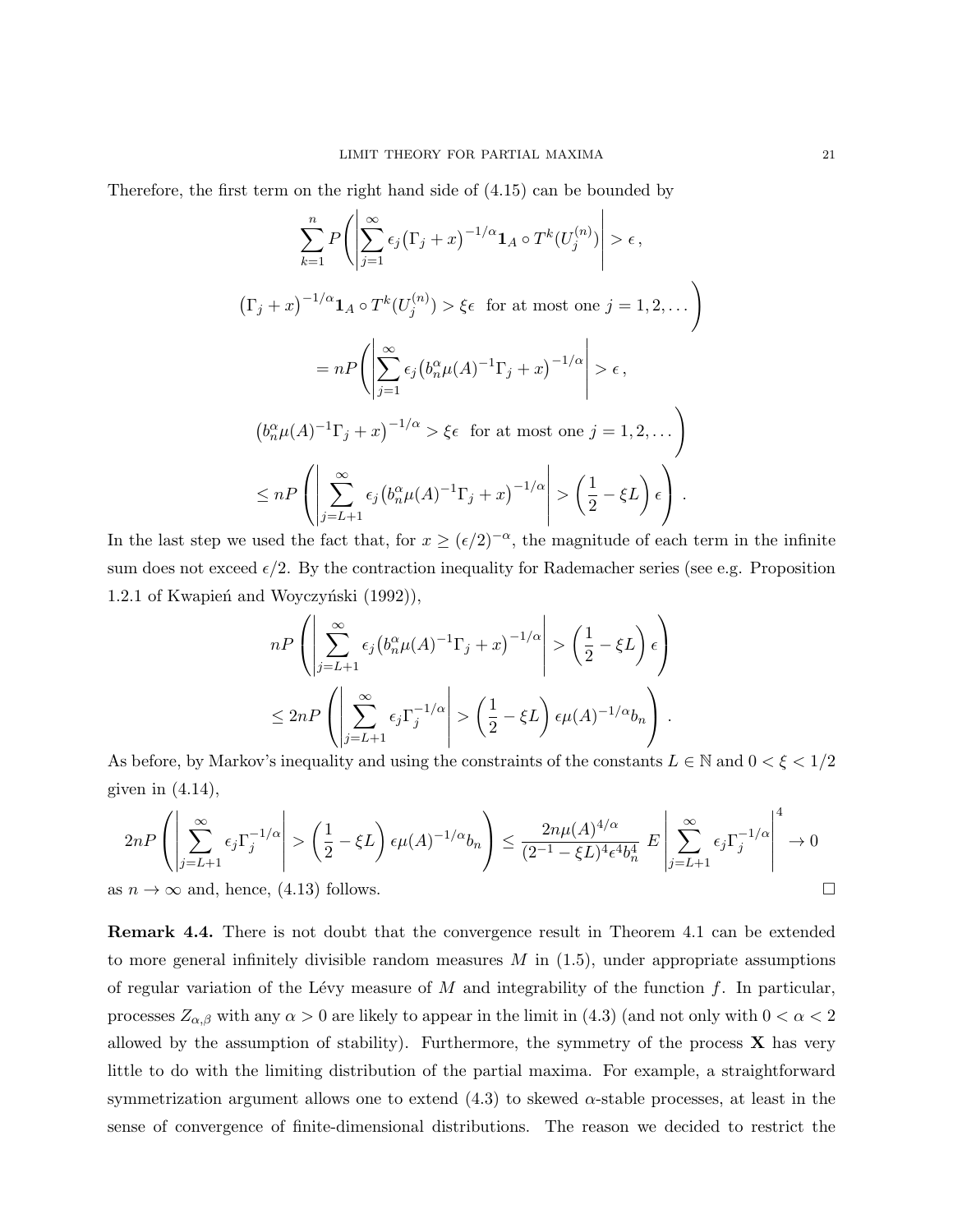presentation to the symmetric stable case had to do with a particularly simple form of the series representation (4.4) available in this case. This has allowed us to avoid certain technicalities that might have otherwise blurred the main message, which is the effect of memory on the functional limit theorem for the partial maxima.

We conclude by mentioning that the result of Theorem 4.1 applies, among others, to the two examples in Owada and Samorodnitsky (2012), that of a flow generated by a null recurrent Markov chain, and that of an AFN-system. We only remind the reader of the setup of the former example, since it also appears in Samorodnitsky (2004).

Consider an irreducible null recurrent Markov chain  $(x_n, n \geq 0)$  defined on an infinite countable state space S with the transition matrix  $(p_{ij})$ . Let  $(\pi_i, i \in S)$  be its unique (up to constant multiplication) invariant measure with  $\pi_0 = 1$ . Note that  $(\pi_i)$  is necessarily an infinite measure. Define a  $\sigma$ -finite and infinite measure on  $(E, \mathcal{E}) = (\mathbb{S}^{\mathbb{N}}, \mathcal{B}(\mathbb{S}^{\mathbb{N}}))$  by

$$
\mu(B) = \sum_{i \in \mathbb{S}} \pi_i P_i(B), \quad B \subseteq \mathbb{S}^{\mathbb{N}},
$$

where  $P_i(\cdot)$  denotes the probability law of  $(x_n)$  starting in state  $i \in \mathbb{S}$ . Let

$$
T(x_0,x_1,\dots)=(x_1,x_2,\dots)
$$

be the usual left shift operator on  $\mathbb{S}^{\mathbb{N}}$ . Then T preserves  $\mu$ . Since the Markov chain is irreducible and null recurrent, T is conservative and ergodic (see Harris and Robbins (1953)).

Let  $A = \{x \in \mathbb{S}^{\mathbb{N}} : x_0 = i_0\}$  for a fixed state  $i_0 \in \mathbb{S}$ , and

$$
\varphi_A(x) = \min\{n \ge 1 : x_n \in A\}, \quad x \in \mathbb{S}^{\mathbb{N}}
$$

be the first entrance time. Assume that

$$
\sum_{k=1}^{n} P_0(\varphi_A \ge k) \in RV_\beta
$$

for some  $\beta \in (1/2, 1)$ . Then all of the assumptions of Theorem 4.1 are satisfied for any  $f \in$  $L^{\alpha}(\mu) \cap L^{\infty}(\mu)$ , supported by A; see Aaronson (1997).

#### **REFERENCES**

Aaronson, J. (1997): An Introduction to Infinite Ergodic Theory, vol. 50 of Mathematical Surveys and Monographs, Providence: American Mathematical Society.

BERMAN, S. (1964): "Limit theorems for the maximum term in stationary sequences," Annals of Mathematical Statistics, 35, 502–516.

BILLINGSLEY, P. (1999): Convergence of Probability Measures, New York: Wiley, second ed.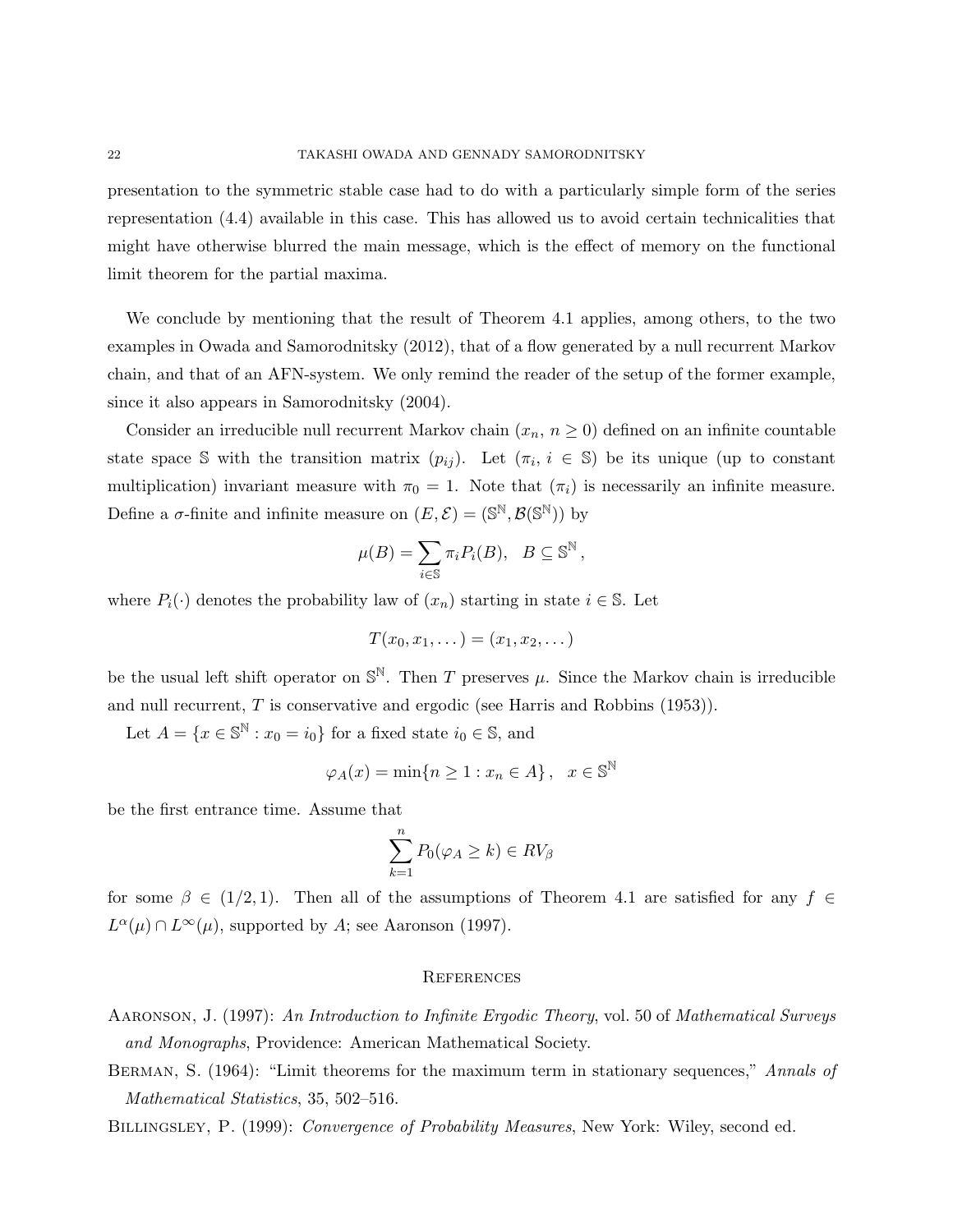- Cohen, S. and G. Samorodnitsky (2006): "Random rewards, Fractional Brownian local times and stable self-similar processes," Annals of Applied Probability, 16, 1432–1461.
- DAVIS, R. AND S. RESNICK (1985): "Limit Theory for Moving Averages of Random Variables with Regularly Varying Tail Probabilities," The Annals of Probability, 13, 179–195.
- DE HAAN, L. AND A. FERREIRA (2006): *Extreme Value Theory: An Introduction*, New York: Springer.
- Dwass, M. (1964): "Extremal processes," The Annals of Mathematical Statistics, 35, 1718–1725.  $-$  (1966): "Extremal processes, II," The Illinois Journal of Mathematics, 10, 381–391.
- EMBRECHTS, P. AND M. MAEJIMA (2002): Selfsimilar Processes, Princeton and Oxford: Princeton University Press.
- FASEN, V. (2005): "Extremes of regularly varying Lévy driven mixed moving average processes," Advances in Applied Probability, 37, 993–1014.
- FISHER, R. A. AND L. TIPPETT (1928): "Limiting forms of the frequency distributions of the largest or smallest member of a sample," Proceedings of Cambridge Philosophical Society, 24, 180–190.
- HARRIS, T. AND H. ROBBINS (1953): "Ergodic theory of Markov chains admitting an infinite invariant measure," Proc. Natl. Acad. Sci., 39, 860–864.
- KABLUCHKO, Z., M. SCHLATHER, AND L. DE HAAN (2009): "Stationary max-stable fields associated to negative definite functions," Annals of Probability, 37, 2042–2065.
- Kabluchko, Z. and S. Stoev (2012): "Minimal spectral representations of infinitely divisible and max-infinitely divisible processes," Preprint. Available at: http://arxiv.org/pdf/1207.4983v1.pdf.
- Krengel, U. (1985): Ergodic Theorems, Berlin, New York: De Gruyter.
- KWAPIEN, S. AND N. WOYCZYNSKI (1992): Random Series and Stochastic Integrals: Single and Multiple, Boston: Birkhäuser.
- LAMPERTI, J. (1962): "Semi-stable stochastic processes," Transaction of the American Mathematical Society, 104, 62–78.
- $-$  (1964): "On extreme order statistics," The Annals of Mathematical Statistics, 35, 1726– 1737.
- LEADBETTER, M. (1983): "Extremes and local dependence of stationary sequences," Zeitschrift für Wahrscheinlichkeitstheorie und verwandte Gebiete, 65,, 291–306.
- LEADBETTER, M., G. LINDGREN, AND H. ROOTZÉN (1983): Extremes and Related Properties of Random Sequences and Processes, New York: Springer Verlag.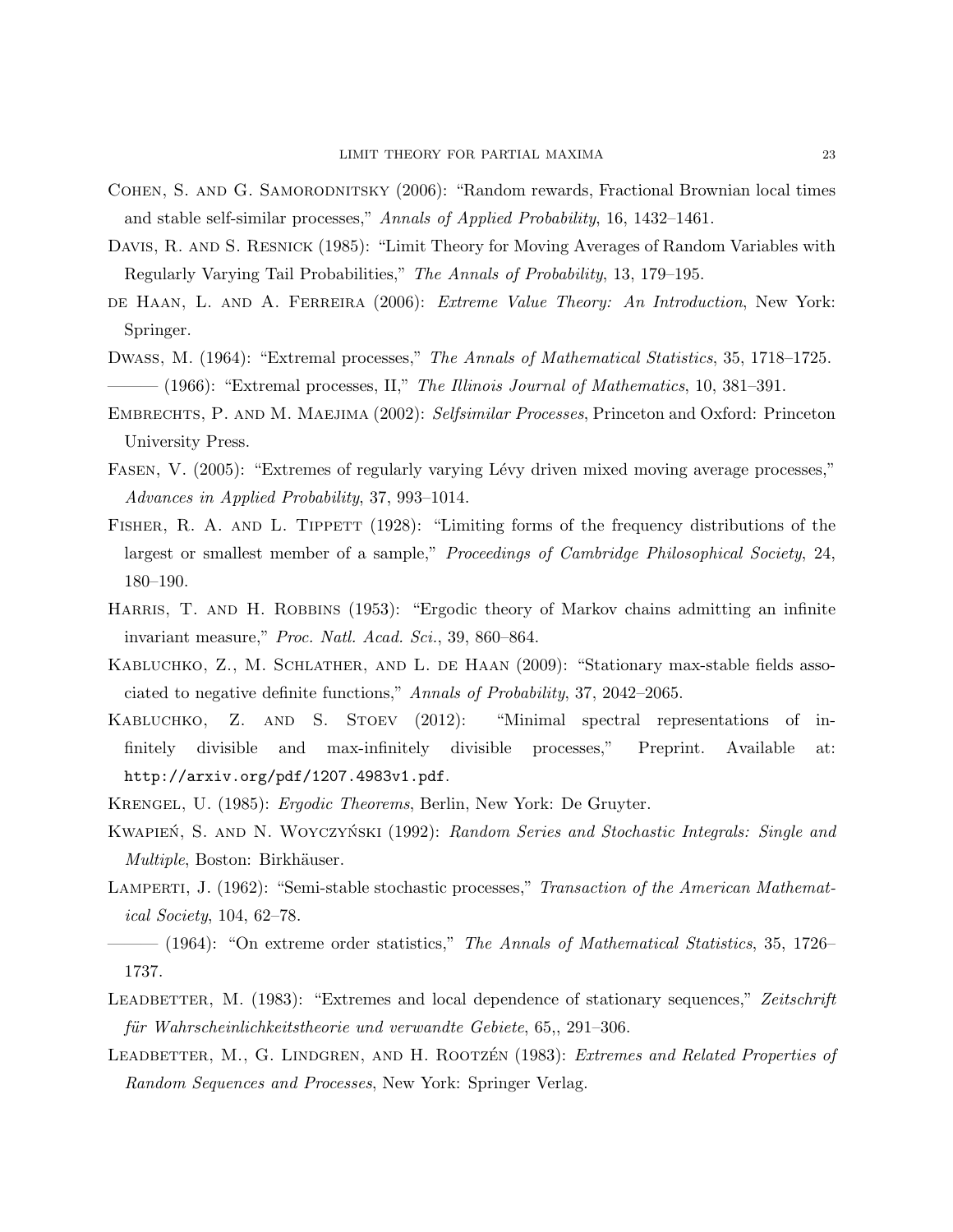- MIKOSCH, T. AND G. SAMORODNITSKY (2000): "The supremum of a negative drift random walk with dependent heavy–tailed steps," Annals of Applied Probability, 10, 1025–1064.
- MIKOSCH, T. AND C. STĂRICĂ (2000): "Limit theory for the sample autocorrelations and extremes of a GARCH $(1,1)$  process," The Annals of Statistics, 28, 1427–1451.
- O'BRIEN, G., P. TORFS, AND W. VERVAAT (1990): "Stationary self-similar extremal processes," Probability Theory and Related Fields, 87, 97–119.
- Owada, T. (2013): "Limit theory for the sample autocovariance for heavy tailed stationary infinitely divisible processes generated by conservative flows," Technical Report. Available at: http://arxiv.org/pdf/1302.0058v1.pdf.
- Owada, T. and G. Samorodnitsky (2012): "Functional Central Limit Theorem for heavy tailed stationary infinitely divisible processes generated by conservative flows," Technical Report.
- Resnick, S. (1987): Extreme Values, Regular Variation and Point Processes, New York: Springer-Verlag.
- RESNICK, S. AND M. RUBINOVITCH (1973): "The structure of extremal processes," Advances in Applied Probability, 5, 287–307.
- RESNICK, S. AND G. SAMORODNITSKY (2004): "Point processes associated with stationary stable processes," Stochastic Processes and Their Applications, 114, 191–210.
- ROOTZÉN, H. (1978): "Extremes of moving averages of stable processes," The Annals of Probability, 6, 847–869.
- ROSINSKI, J. (1995): "On the structure of stationary stable processes," The Annals of Probability, 23, 1163–1187.
- $-$  (2006): "Minimal integral representations of stable processes," Probability and Mathematical Statistics, 26, 121–142.
- ROY, E. (2008): "Ergodic properties of Poissonian ID processes," The Annals of Probability, 35, 551–576.
- SAMORODNITSKY, G. (2004): "Extreme value theory, ergodic theory, and the boundary between short memory and long memory for stationary stable processes," Annals of Probability, 32, 1438– 1468.
- ——— (2005): "Null flows, positive flows and the structure of stationary symmetric stable processes," Annals of Probability, 33, 1782–1803.
- $-(2006)$ : Long Range Dependence, vol. 1:3 of Foundations and Trends in Stochastic Systems, Boston: Now Publishers.
- SAMORODNITSKY, G. AND M. TAQQU (1994): Stable Non-Gaussian Random Processes, New York: Chapman and Hall.